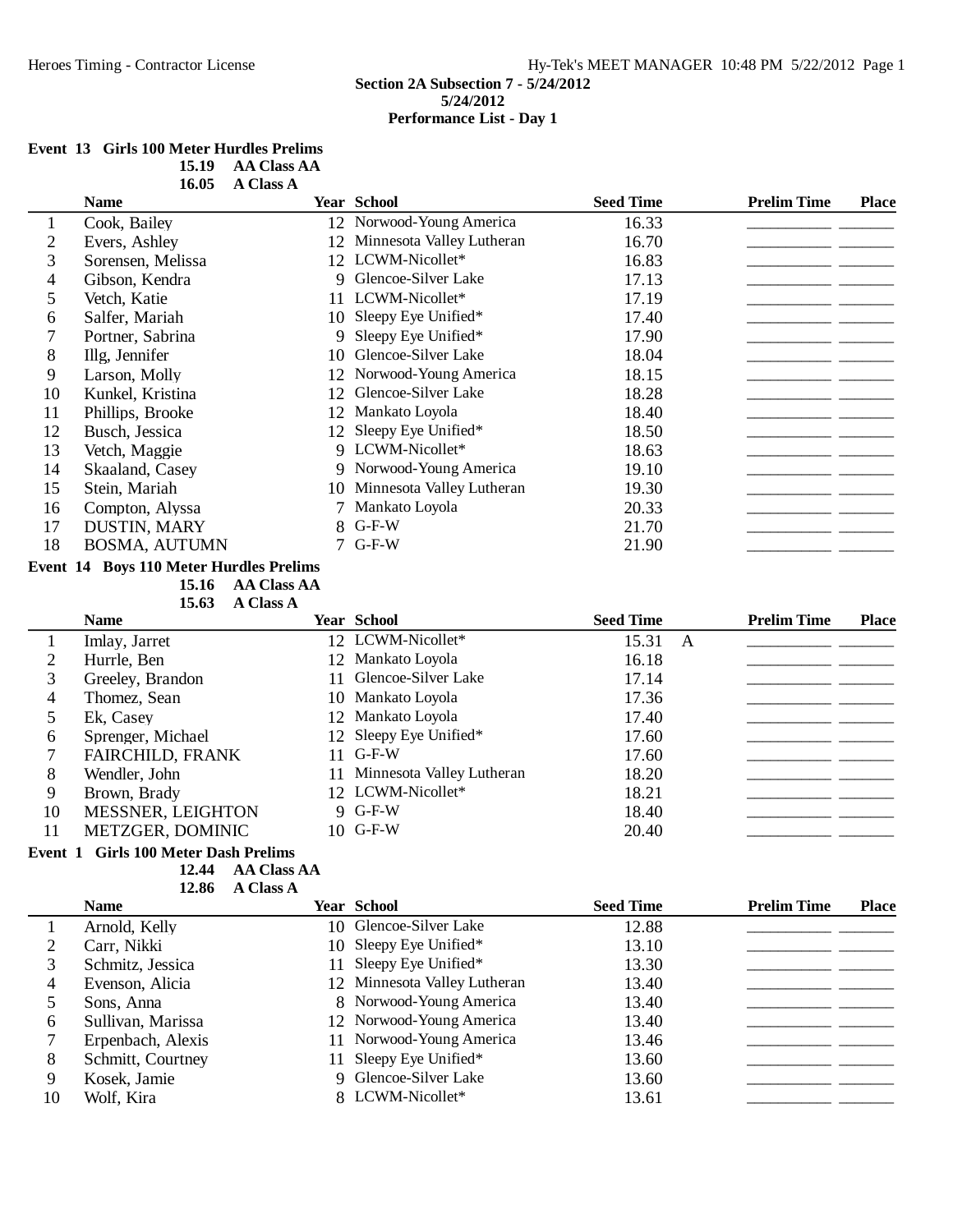## **Event 1 ... (Girls 100 Meter Dash Prelims)**

|    | <b>Name</b>            | <b>Year School</b>           | <b>Seed Time</b> |  |
|----|------------------------|------------------------------|------------------|--|
| 11 | Norris, Kayla          | 10 Minnesota Valley Lutheran | 13.90            |  |
| 12 | Harris, Abbie          | 10 Mankato Loyola            | 13.90            |  |
| 13 | Clouse, Shelby         | 8 Glencoe-Silver Lake        | 14.12            |  |
| 14 | WEIKLE, ELLEN          | $7$ G-F-W                    | 14.20            |  |
| 15 | Germscheid, Tessa      | 8 LCWM-Nicollet*             | 14.21            |  |
| 16 | Weisensel, Rylee       | 10 Minnesota Valley Lutheran | 14.30            |  |
| 17 | <b>GONZALEZ, IRENE</b> | $11$ G-F-W                   | 16.10            |  |
| 18 | Bruestle, Tierney      | 12 LCWM-Nicollet*            | 16.50            |  |

## **Event 2 Boys 100 Meter Dash Prelims**

**AA Class AA** 

**A** Class A

|    | <b>Name</b>         |     | <b>Year School</b>           | <b>Seed Time</b> | <b>Prelim Time</b> | <b>Place</b> |
|----|---------------------|-----|------------------------------|------------------|--------------------|--------------|
|    | Meixell, Nate       |     | 12 LCWM-Nicollet*            | 11.39            |                    |              |
| 2  | Tessmer, Matt       | 11  | Minnesota Valley Lutheran    | 11.50            |                    |              |
| 3  | Fischer, Jamie      | 12  | LCWM-Nicollet*               | 11.69            |                    |              |
| 4  | Kober, Dillon       | 11  | Sleepy Eye Unified*          | 11.70            |                    |              |
| 5  | Miller, Tim         | 11  | Norwood-Young America        | 11.77            |                    |              |
| 6  | METZGER, FRANZ      | 11  | $G-F-W$                      | 11.90            |                    |              |
|    | Klingsporn, Jake    | 9   | Mankato Loyola               | 11.98            |                    |              |
| 8  | Greeley, Brandon    | 11. | Glencoe-Silver Lake          | 12.01            |                    |              |
| 9  | <b>BUSCHE, EVAN</b> | 11. | $G-F-W$                      | 12.10            |                    |              |
| 10 | Mendoza, Agustin    |     | 9 Glencoe-Silver Lake        | 12.12            |                    |              |
| 11 | Lilleodden, Jake    |     | 12 Sleepy Eye Unified*       | 12.20            |                    |              |
| 12 | Sim, Austin         |     | 9 Norwood-Young America      | 12.21            |                    |              |
| 13 | Fischer, Kenny      |     | 9 LCWM-Nicollet*             | 12.28            |                    |              |
| 14 | Beck, Kyle          |     | 9 Glencoe-Silver Lake        | 12.52            |                    |              |
| 15 | CALDWELL, LEO       |     | 8 G-F-W                      | 12.60            |                    |              |
| 16 | Wait, Jaden         |     | Sleepy Eye Unified*          | 12.80            |                    |              |
| 17 | Tessmer, Jordan     |     | Norwood-Young America        | 13.15            |                    |              |
| 18 | Besemer, Jordan     |     | 12 Minnesota Valley Lutheran | 13.70            |                    |              |
|    |                     |     |                              |                  |                    |              |

## **Event 3 Girls 200 Meter Dash Prelims**

25.75 AA Class AA

|    | <b>A Class A</b><br>26.31 |    |                              |                  |                    |              |
|----|---------------------------|----|------------------------------|------------------|--------------------|--------------|
|    | <b>Name</b>               |    | <b>Year School</b>           | <b>Seed Time</b> | <b>Prelim Time</b> | <b>Place</b> |
|    | Marti, Jamie              |    | 10 Sleepy Eye Unified*       | 25.90<br>A       |                    |              |
| 2  | Denn, Breanna             |    | 12 LCWM-Nicollet*            | 27.25            |                    |              |
| 3  | Schmitz, Becca            | 9  | Sleepy Eye Unified*          | 27.80            |                    |              |
| 4  | Miller, Nicole            | 10 | Norwood-Young America        | 28.00            |                    |              |
|    | Jackowell, Kendra         |    | 11 LCWM-Nicollet*            | 28.29            |                    |              |
| 6  | Rauh, Maggie              |    | 10 Minnesota Valley Lutheran | 28.50            |                    |              |
|    | <b>SANKEN, MORGAN</b>     |    | 12 G-F-W                     | 29.20            |                    |              |
| 8  | PALMER, STEPHANIE         |    | 9 G-F-W                      | 29.30            |                    |              |
| 9  | <b>BUSSE, HALLEY</b>      |    | $7$ G-F-W                    | 29.40            |                    |              |
| 10 | Schaefer, Emily           | 12 | Glencoe-Silver Lake          | 29.84            |                    |              |
| 11 | Raduenz, Callie           |    | 9 Glencoe-Silver Lake        | 30.78            |                    |              |
| 12 | Wickenhauser, Kahli       |    | 9 Norwood-Young America      | 31.24            |                    |              |
| 13 | Zinniel, Rebecca          | 9. | Sleepy Eye Unified*          | 31.60            |                    |              |
| 14 | Meyer, Triah              | 12 | Minnesota Valley Lutheran    | 32.00            |                    |              |
| 15 | Geis, Megan               |    | 9 Norwood-Young America      | 32.10            |                    |              |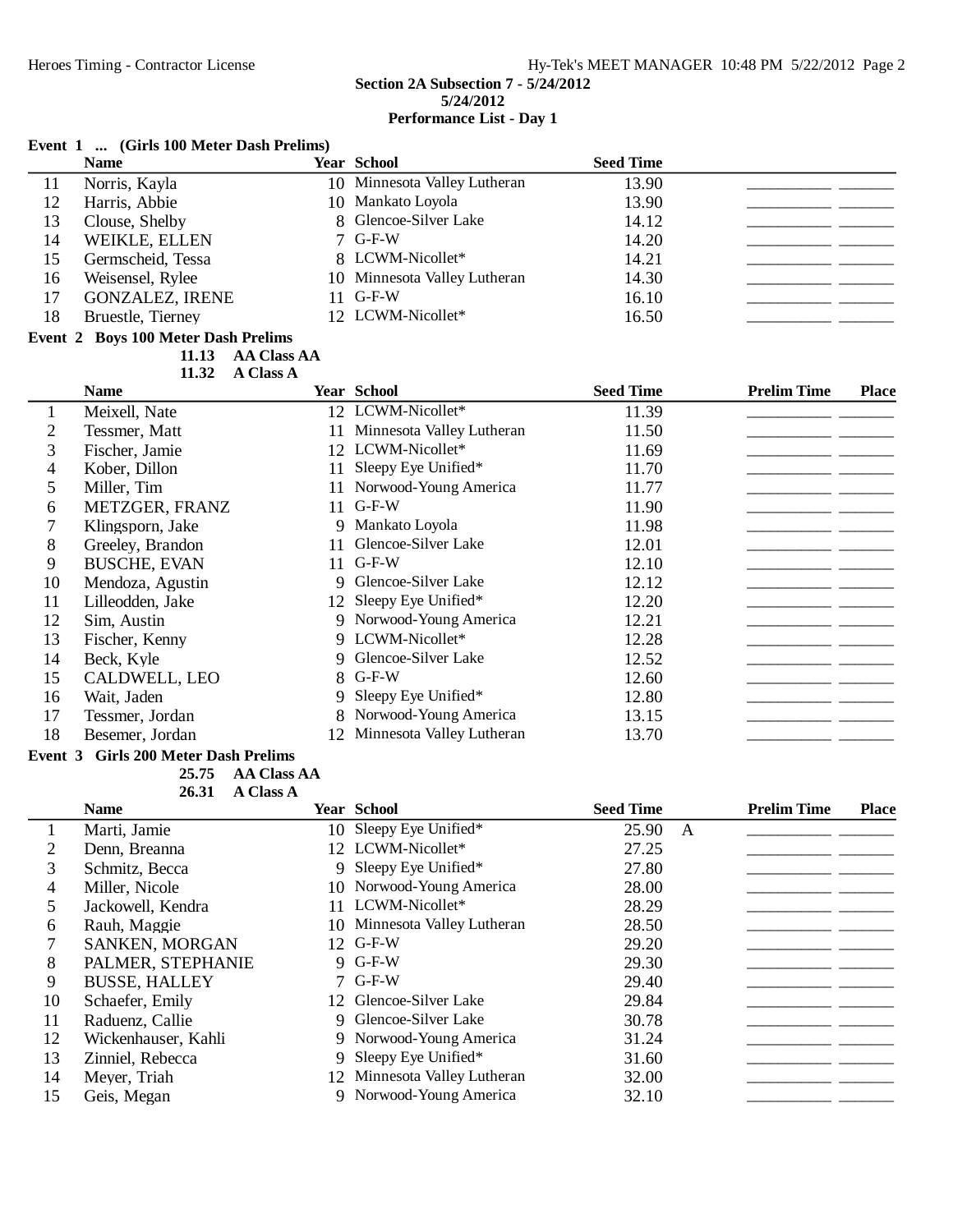|                | Event 3  (Girls 200 Meter Dash Prelims)<br><b>Name</b> |                                        | Year School       |                             | <b>Seed Time</b>        |                    |              |
|----------------|--------------------------------------------------------|----------------------------------------|-------------------|-----------------------------|-------------------------|--------------------|--------------|
| 16             | Compton, Justine                                       |                                        | 10 Mankato Loyola |                             | 32.49                   |                    |              |
| 17             | Ingebritson, Gillian                                   |                                        |                   | 8 LCWM-Nicollet*            | 33.64                   |                    |              |
| 18             | Kosek, Jamie                                           | 9                                      |                   | Glencoe-Silver Lake         | 34.73                   |                    |              |
|                | Event 4 Boys 200 Meter Dash Prelims                    |                                        |                   |                             |                         |                    |              |
|                | 22.56                                                  | <b>AA Class AA</b>                     |                   |                             |                         |                    |              |
|                | 22.93                                                  | <b>A Class A</b>                       |                   |                             |                         |                    |              |
|                | <b>Name</b>                                            |                                        | Year School       |                             | <b>Seed Time</b>        | <b>Prelim Time</b> | <b>Place</b> |
| 1              | WOODS, LUCAS                                           |                                        | 11 G-F-W          |                             | 23.30                   |                    |              |
| $\mathbf{2}$   | METZGER, FRANZ                                         |                                        | 11 G-F-W          |                             | 23.70                   |                    |              |
| 3              | Kober, Dillon                                          | 11                                     |                   | Sleepy Eye Unified*         | 24.30                   |                    |              |
| 4              | Bible, Jake                                            |                                        |                   | 12 LCWM-Nicollet*           | 24.90                   |                    |              |
| 5              | SCHNOBRICH, ROLAND                                     |                                        | 8 G-F-W           |                             | 24.90                   |                    |              |
| 6              | Miller, Tim                                            |                                        |                   | 11 Norwood-Young America    | 25.10                   |                    |              |
| 7              | Beck, Kyle                                             | 9                                      |                   | Glencoe-Silver Lake         | 25.13                   |                    |              |
| 8              | Mendoza, Agustin                                       | 9                                      |                   | Glencoe-Silver Lake         | 25.24                   |                    |              |
| 9              | Lilleodden, Jake                                       |                                        |                   | 12 Sleepy Eye Unified*      | 25.30                   |                    |              |
| 10             | Kroells, Seth                                          |                                        |                   | 9 Minnesota Valley Lutheran | 25.50                   |                    |              |
| 11             | Kunkel, Patrick                                        | 9                                      |                   | Glencoe-Silver Lake         | 25.56                   |                    |              |
| 12             | King, Mitchell                                         |                                        |                   | 10 Norwood-Young America    | 25.88                   |                    |              |
| 13             | Cahalan, Adam                                          |                                        | 10 Mankato Loyola |                             | 25.92                   |                    |              |
| 14             | Fischer, Kenny                                         |                                        |                   | 9 LCWM-Nicollet*            | 26.20                   |                    |              |
| 15             | Kuebler, Jared                                         | 11                                     |                   | Sleepy Eye Unified*         | 26.70                   |                    |              |
| 16             | Murray, Andrew                                         |                                        | 10 Mankato Loyola |                             | 26.78                   |                    |              |
| 17             | Tessmer, Jordan                                        |                                        |                   | 8 Norwood-Young America     | 26.79                   |                    |              |
| 18             | Vetter, Joe                                            |                                        | 9 Mankato Loyola  |                             | 26.87                   |                    |              |
| 19             | Murphy, Travis                                         |                                        |                   | 9 LCWM-Nicollet*            | 27.24                   |                    |              |
| 20             | Besemer, Jordan                                        | 12                                     |                   | Minnesota Valley Lutheran   | 28.50                   |                    |              |
|                | Event 23 Girls 4x800 Meter Relay                       |                                        |                   |                             |                         |                    |              |
|                | 9:28.26                                                | <b>AA Class AA</b>                     |                   |                             |                         |                    |              |
|                | 9:44.56                                                | <b>A Class A</b>                       |                   |                             |                         |                    |              |
|                | <b>Team</b>                                            |                                        | <b>Relay</b>      |                             | <b>Seed Time</b>        | <b>Finals</b>      | Place        |
| $\mathbf{1}$   | Mankato Loyola                                         |                                        |                   |                             | 10:08.50                |                    |              |
|                | 1) Vetter, Katerina 8                                  | 2) Ninneman, Elizabeth 7               |                   | 3) Ninneman, Mary 9         | 4) Henriksen, Meghan 12 |                    |              |
| $\overline{2}$ | Sleepy Eye Unified*                                    |                                        |                   |                             | 10:36.00                |                    |              |
|                | 1) Neid, Hayley 10                                     | 2) Schumacher, Kari 11                 |                   | 3) Pelzel, Kennedy 9        | 4) Schwartz, Natalie 12 |                    |              |
| 3              | Minnesota Valley Lutheran                              |                                        |                   |                             | 10:45.00                |                    |              |
|                | 1) Balge, Martha 10                                    | 2) Holtmeier, Brianna 9                |                   | 3) Otto, Talia 10           | 4) Schoenherr, Laura 10 |                    |              |
| 4              | LCWM-Nicollet*                                         |                                        |                   |                             | 11:03.00                |                    |              |
|                | 1) Pyan, Cheyenne 11                                   | 2) Norgren, Becca 10                   |                   | 3) Johnson, Autumn 11       | 4) Lee, Megan 9         |                    |              |
| 5              | Glencoe-Silver Lake                                    |                                        |                   |                             | 11:05.50                |                    |              |
|                | 1) Kantack, Mikayla 9                                  | 2) Popelka, Emily 10                   |                   | 3) Kosek, Brooke 11         | 4) Raduenz, Callie 9    |                    |              |
| 6              | Norwood-Young America                                  |                                        |                   |                             | 12:34.10                |                    |              |
|                | 1) Groschen, Tiffany 10                                | 2) Wetzel, Taylor 10                   |                   | 3) Hohbein, Hannah 10       | 4) Smith, Maddy 9       |                    |              |
|                | Event 24 Boys 4x800 Meter Relay                        |                                        |                   |                             |                         |                    |              |
|                | 7:58.49<br>8:16.89                                     | <b>AA Class AA</b><br><b>A Class A</b> |                   |                             |                         |                    |              |
|                | <b>Team</b>                                            |                                        | <b>Relay</b>      |                             | <b>Seed Time</b>        | <b>Finals</b>      | <b>Place</b> |
| 1              | Mankato Loyola                                         |                                        |                   |                             | 8:34.30                 |                    |              |
|                | 1) Elmer, Wyatt 10                                     | 2) Den Herder, Grant 12                |                   | 3) Walters, Bryan 12        | 4) Omtvedt, Bryce 11    |                    |              |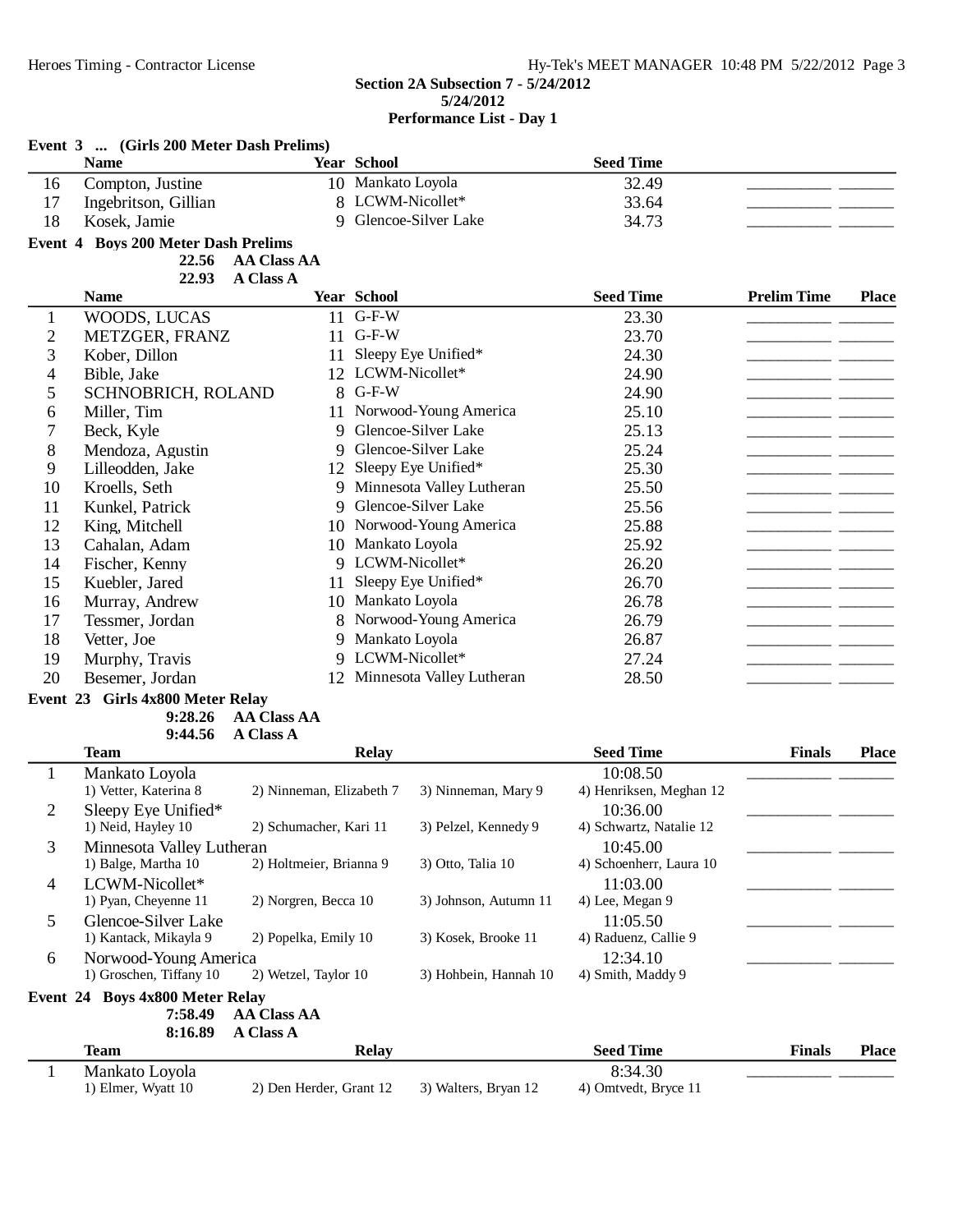## Event 24 (Roys 4x800 Meter Relay)

|                | EVEIL $24$ (DOYS 48000 NICLEI REIAY)<br><b>Team</b> | <b>Relay</b>             |                          | <b>Seed Time</b>                         |               |              |
|----------------|-----------------------------------------------------|--------------------------|--------------------------|------------------------------------------|---------------|--------------|
| $\overline{2}$ | Glencoe-Silver Lake                                 |                          |                          | 8:37.00                                  |               |              |
|                | 1) Schafer, Tanner 12                               | 2) Richter, Brandon 9    | 3) Metcalf, Jalen 11     | 4) Burr, Jacob 12                        |               |              |
| 3              | $G-F-W$                                             |                          |                          | 8:48.00                                  |               |              |
|                | 1) GATTON, SAM 11                                   | 2) BUSSLER, JACK 9       | 3) RIDER, JESSE 10       | 4) DUMMER, TYLER 11                      |               |              |
| $\overline{4}$ | LCWM-Nicollet*                                      |                          |                          | 9:05.67                                  |               |              |
|                | 1) Parpala, Janne 12                                | 2) Kjeldahl, Wyatt 11    | 3) Wilking, Derek 12     | 4) Brocker, Corbin 12                    |               |              |
|                | Event 19 Girls 4x200 Meter Relay                    |                          |                          |                                          |               |              |
|                | 1:43.27                                             | <b>AA Class AA</b>       |                          |                                          |               |              |
|                |                                                     |                          |                          |                                          |               |              |
|                | 1:47.26                                             | <b>A Class A</b>         |                          |                                          |               |              |
|                | <b>Team</b>                                         | <b>Relay</b>             |                          | <b>Seed Time</b>                         | <b>Finals</b> | <b>Place</b> |
| $\mathbf{1}$   | Sleepy Eye Unified*                                 |                          |                          | 1:49.49                                  |               |              |
|                | 1) Schmitt, Courtney 11                             | 2) Marti, Jamie 10       | 3) Schmitz, Jessica 11   | 4) Carr, Nikki 10                        |               |              |
| $\overline{2}$ | Glencoe-Silver Lake                                 |                          |                          | 1:52.50                                  |               |              |
|                | 1) Gibson, Kendra 9                                 | 2) Clouse, Shelby 8      | 3) Schaefer, Emily 12    | 4) Helmbrecht, Cassandra 12              |               |              |
| 3              | Norwood-Young America                               |                          |                          | 1:53.90                                  |               |              |
|                | 1) Sullivan, Marissa 12                             | 2) Sons, Anna 8          | 3) Erpenbach, Alexis 11  | 4) Miller, Nicole 10                     |               |              |
| $\overline{4}$ | LCWM-Nicollet*                                      |                          |                          | 1:54.45                                  |               |              |
|                | 1) Germscheid, Tessa 8                              | 2) Welsch, Jordan 9      | 3) Jackowell, Kendra 11  | 4) Marsh, Andrea 12                      |               |              |
| 5              | Minnesota Valley Lutheran                           |                          |                          | 1:55.00                                  |               |              |
|                | 1) Norris, Kayla 10                                 | 2) Rauh, Maggie 10       | 3) Stein, Mariah 10      | 4) Thompson, Shanna 9                    |               |              |
| 6              | Mankato Loyola                                      |                          |                          | 1:56.40                                  |               |              |
|                | 1) Harris, Abbie 10                                 | 2) Ninneman, Elizabeth 7 | 3) Ninneman, Mary 9      | 4) Fletcher, Britney 9                   |               |              |
| $\tau$         | $G-F-W$                                             |                          |                          | 2:00.00                                  |               |              |
|                | 1) PALMER, JENNIFER 7                               | 2) WEIKLE, ELLEN 7       |                          | 3) SCHMIDT, ASHLEY 104) MEYER, JESSICA 8 |               |              |
|                | Event 20 Boys 4x200 Meter Relay                     |                          |                          |                                          |               |              |
|                | 1:29.80                                             | <b>AA Class AA</b>       |                          |                                          |               |              |
|                | 1:32.13                                             | A Class A                |                          |                                          |               |              |
|                | <b>Team</b>                                         | <b>Relay</b>             |                          | <b>Seed Time</b>                         | <b>Finals</b> | <b>Place</b> |
| $\mathbf{1}$   | Glencoe-Silver Lake                                 |                          |                          | 1:33.60                                  |               |              |
|                | 1) Thorson, Paul 12                                 | 2) Thompson, Mitch 12    | 3) Ober, Greg 11         | 4) Jenkins, Dylan 12                     |               |              |
| $\overline{2}$ | $G-F-W$                                             |                          |                          | 1:37.00                                  |               |              |
|                | 1) WOODS, LUCAS 11                                  | 2) METZGER, FRANZ 11     | 3) BUSCHE, EVAN 11       | 4) WEIKLE, THOMAS 9                      |               |              |
| 3              | LCWM-Nicollet*                                      |                          |                          | 1:37.06                                  |               |              |
|                | 1) Guffey, Evan 11                                  | 2) Bible, Jake 12        | 3) Holbeck, Kyle 11      | 4) Fischer, Kenny 9                      |               |              |
| $\overline{4}$ | Minnesota Valley Lutheran                           |                          |                          | 1:38.00                                  |               |              |
|                | 1) Wiechman, Seth 9                                 | 2) Dose, Sam 11          | 3) Kroells, Seth 9       | 4) Tessmer, Matt 11                      |               |              |
| 5              | Mankato Loyola                                      |                          |                          | 1:38.10                                  |               |              |
|                | 1) Douglass, Brent 12                               | 2) Cahalan, Adam 10      | 3) Klingsporn, Jake 9    | 4) Hurrle, Ben 12                        |               |              |
|                |                                                     |                          |                          | 1:41.00                                  |               |              |
| 6              | Norwood-Young America                               |                          | 3) Worm, Jeff 11         |                                          |               |              |
|                | 1) Borak, Joe 12                                    | 2) Sim, Austin 9         |                          | 4) Groschen, Trevor 11                   |               |              |
| 7              | Sleepy Eye Unified*                                 |                          |                          | 1:44.70                                  |               |              |
|                | 1) Wait, Jaden 9                                    | 2) Kuebler, Jared 11     | 3) Capacia, Ken 9        | 4) Jasso, Daniel 9                       |               |              |
|                | Event 9 Girls 1600 Meter Run                        |                          |                          |                                          |               |              |
|                | 5:03.18                                             | <b>AA Class AA</b>       |                          |                                          |               |              |
|                | 5:13.76                                             | A Class A                |                          |                                          |               |              |
|                | <b>Name</b>                                         | <b>Year School</b>       |                          | <b>Seed Time</b>                         | <b>Finals</b> | <b>Place</b> |
| $\mathbf{1}$   | Burr, Tori                                          | 10 Glencoe-Silver Lake   |                          | 5:34.43                                  |               |              |
| $\overline{c}$ | Henriksen, Meghan                                   | 12 Mankato Loyola        |                          | 5:35.10                                  |               |              |
| 3              | Pelzel, Kennedy                                     | 9                        | Sleepy Eye Unified*      | 5:39.00                                  |               |              |
| $\overline{4}$ | Larson, Parry                                       |                          | 10 Norwood-Young America | 5:48.50                                  |               |              |
|                |                                                     |                          |                          |                                          |               |              |

5 Balge, Martha 10 Minnesota Valley Lutheran 5:55.00 \_\_\_\_\_\_\_\_\_\_\_\_\_\_\_\_\_\_\_\_

4 Larson, Parry 10 Norwood-Young America 5:48.50<br>5 Balge, Martha 10 Minnesota Valley Lutheran 5:55.00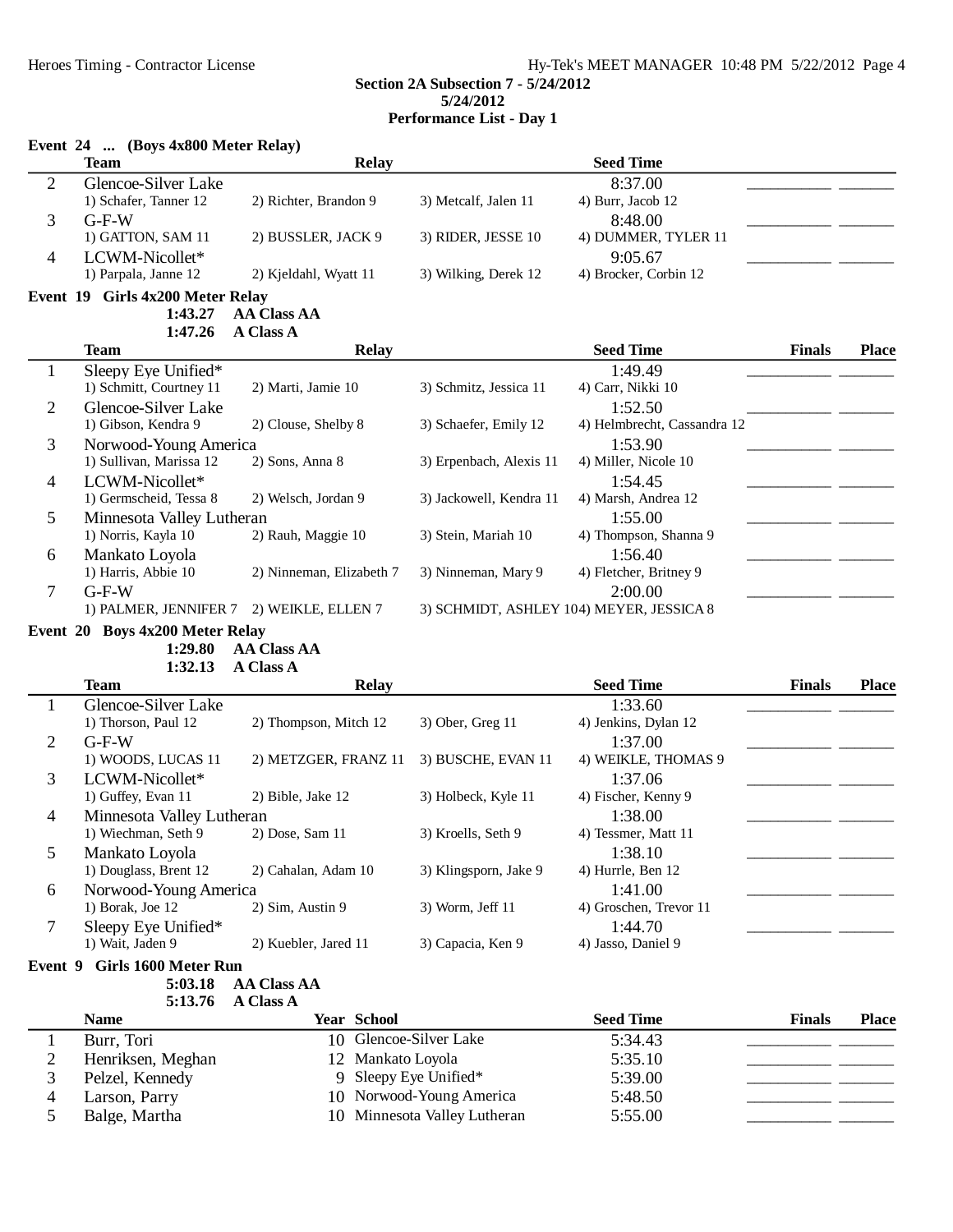## **Event 9 ... (Girls 1600 Meter Run)**

|    | <b>Name</b>         |    | Year School             | <b>Seed Time</b> |  |
|----|---------------------|----|-------------------------|------------------|--|
| 6  | PASSMORE, GABRIELA  |    | 8 G-F-W                 | 6:00.00          |  |
|    | Buhs, Marlee        |    | 7 Mankato Loyola        | 6:08.50          |  |
| 8  | Goblirsch, Tanisha  |    | 9 Sleepy Eye Unified*   | 6:12.00          |  |
| 9  | Beckmann, Elizabeth |    | 8 LCWM-Nicollet*        | 6:12.53          |  |
| 10 | Roach, Mary         | 11 | Glencoe-Silver Lake     | 6:13.75          |  |
| 11 | Piepho, Elizabeth   |    | 10 Mankato Loyola       | 6:19.50          |  |
| 12 | Feist, April        |    | 8 Norwood-Young America | 6:25.00          |  |
| 13 | VALDEZ, SAMANTHA    |    | 12 G-F-W                | 6:30.00          |  |
| 14 | Curson, Alli        |    | 9 Norwood-Young America | 6:31.90          |  |
| 15 | Kelley, Brittany    |    | 7 LCWM-Nicollet*        | 6:43.15          |  |
| 16 | Esqueda, Jasmine    |    | 7 LCWM-Nicollet*        | 6:46.28          |  |
| 17 | Goblirsch, Kacie    |    | 9 Sleepy Eye Unified*   | 8:21.00          |  |
|    |                     |    |                         |                  |  |

**Event 10 Boys 1600 Meter Run**

**4:18.38 AA Class AA 4:26.67 A Class A** 

|              | <b>Name</b>                                                             |             | <b>Year School</b>        | <b>Seed Time</b> | <b>Finals</b> | <b>Place</b> |
|--------------|-------------------------------------------------------------------------|-------------|---------------------------|------------------|---------------|--------------|
| $\mathbf{I}$ | Richter, Brandon                                                        | $\mathbf Q$ | Glencoe-Silver Lake       | 4:45.24          |               |              |
| 2            | Gomez, Mario                                                            | 11          | Sleepy Eye Unified*       | 4:49.00          |               |              |
| 3            | Stelljes, Daniel                                                        | 12          | Minnesota Valley Lutheran | 4:55.00          |               |              |
| 4            | Wischnack, Alex                                                         | 9           | Norwood-Young America     | 5:00.76          |               |              |
| 5            | RIDER, JESSE                                                            | 10          | $G-F-W$                   | 5:01.00          |               |              |
| 6            | Chelman, James                                                          | Q           | Glencoe-Silver Lake       | 5:01.22          |               |              |
|              | <b>SASSENBERG, TYLER</b>                                                |             | 9 G-F-W                   | 5:02.00          |               |              |
| 8            | <b>BUSSLER, JACK</b>                                                    |             | 9 G-F-W                   | 5:04.00          |               |              |
| 9            | Lucas, Joey                                                             | 12          | Glencoe-Silver Lake       | 5:07.93          |               |              |
| 10           | Roiger, Brandon                                                         | 11          | Sleepy Eye Unified*       | 5:09.00          |               |              |
| 11           | Bruender, Josh                                                          | 11          | Mankato Loyola            | 5:14.15          |               |              |
| 12           | Plath, Ryan                                                             | 11          | Minnesota Valley Lutheran | 5:28.00          |               |              |
| 13           | Joyce, Steven                                                           | 9           | Sleepy Eye Unified*       | 5:32.00          |               |              |
| 14           | Magers, Kalen                                                           |             | 8 LCWM-Nicollet*          | 5:32.35          |               |              |
| 15           | Courrier, Nick                                                          | 10          | Mankato Loyola            | 5:45.50          |               |              |
| 16           | Hartman, Seth                                                           |             | 7 LCWM-Nicollet*          | 5:51.00          |               |              |
| 17           | Singh, Anmol                                                            | 10          | Mankato Loyola            | 6:05.00          |               |              |
| 18           | Eshleman, Erik                                                          | 10          | Norwood-Young America     | 6:12.00          |               |              |
| 19           | Hoosline, Brenden                                                       |             | 8 LCWM-Nicollet*          | 6:22.00          |               |              |
| 20           | Kleindl, Luke                                                           | 10          | Norwood-Young America     | 6:29.74          |               |              |
| 21           | Verley, Kade<br>$\sim$ $\sim$ $\sim$ $\sim$ $\sim$ $\sim$ $\sim$ $\sim$ | 10          | Minnesota Valley Lutheran | 6:30.00          |               |              |

## **Event 17 Girls 4x100 Meter Relay**

**49.02 AA Class AA** 51.01 **A Class A** 

| Team                    | <b>Relay</b>        |                         | <b>Seed Time</b>      | <b>Finals</b> | <b>Place</b> |
|-------------------------|---------------------|-------------------------|-----------------------|---------------|--------------|
| Sleepy Eye Unified*     |                     |                         | 51.90                 |               |              |
| 1) Schmitt, Courtney 11 | 2) Marti, Jamie 10  | 3) Schmitz, Jessica 11  | 4) Carr, Nikki 10     |               |              |
| Norwood-Young America   |                     |                         | 53.30                 |               |              |
| 1) Erpenbach, Alexis 11 | 2) Cook, Bailey 12  | 3) Sullivan, Marissa 12 | 4) Miller, Nicole 10  |               |              |
| Glencoe-Silver Lake     |                     |                         | 53.50                 |               |              |
| 1) Kosek, Jamie 9       | 2) Clouse, Shelby 8 | 3) Becker, Claire 12    | 4) Schaefer, Emily 12 |               |              |
| LCWM-Nicollet*          |                     |                         | 53.91                 |               |              |
| 1) Wolf, Kira 8         | 2) Welsch, Jordan 9 | 3) Sorensen, Melissa 12 | 4) Marsh, Andrea 12   |               |              |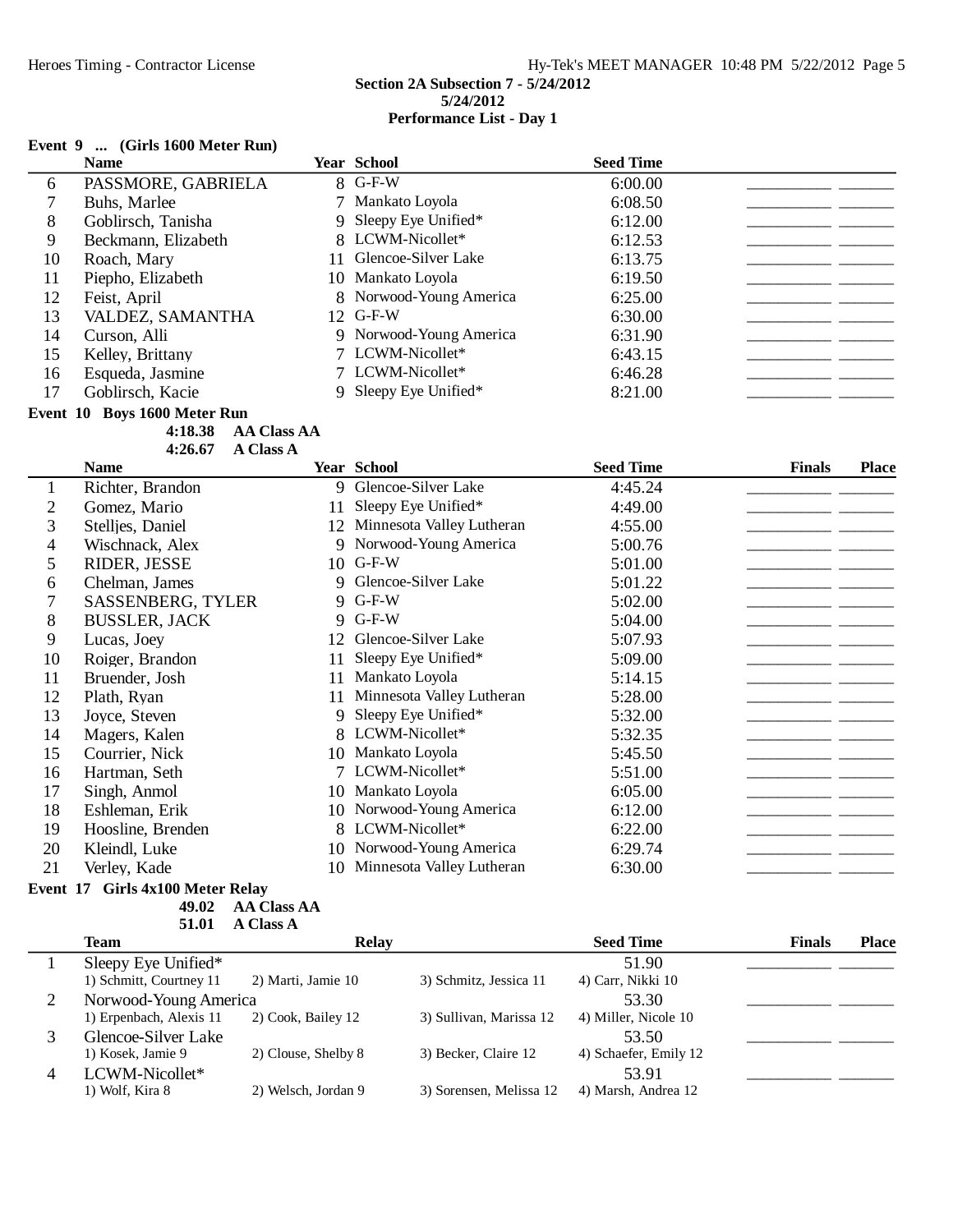## **Event 17 ... (Girls 4x100 Meter Relay)**

|   | <b>Team</b>               | Relay                 |                     | <b>Seed Time</b>                         |  |
|---|---------------------------|-----------------------|---------------------|------------------------------------------|--|
|   | Minnesota Valley Lutheran |                       |                     | 54.00                                    |  |
|   | 1) Evenson, Alicia 12     | 2) Evers, Ashley 12   | 3) Norris, Kayla 10 | 4) Stein, Mariah 10                      |  |
| n | Mankato Loyola            |                       |                     | 54.23                                    |  |
|   | 1) Harris, Abbie 10       | 2) Vetter, Katerina 8 | 3) Ninneman, Mary 9 | 4) Vetter, Danielle 11                   |  |
|   | $G-F-W$                   |                       |                     | 1:03.00                                  |  |
|   | 1) JENSEN, ALEXIS 10      | 2) WEIKLE, ELLEN 7    |                     | 3) SCHMIDT, ASHLEY 104) MEYER, JESSICA 8 |  |

## **Event 18 Boys 4x100 Meter Relay**

**43.33 AA Class AA** 

| 44.43                 | A Class A            |                                                    |                        |                                        |              |
|-----------------------|----------------------|----------------------------------------------------|------------------------|----------------------------------------|--------------|
| <b>Team</b>           | <b>Relay</b>         |                                                    | <b>Seed Time</b>       | <b>Finals</b>                          | <b>Place</b> |
| LCWM-Nicollet*        |                      |                                                    | 45.65                  |                                        |              |
| 1) Fischer, Jamie 12  | 2) Meixell, Nate 12  | 3) Holbeck, Kyle 11                                | 4) Murphy, Sean 12     |                                        |              |
| Glencoe-Silver Lake   |                      |                                                    | 46.14                  |                                        |              |
| 1) Beck, Kyle 9       | 2) Thorson, Paul 12  | 3) Greeley, Brandon 11                             | 4) Thompson, Mitch 12  |                                        |              |
| Mankato Loyola        |                      |                                                    | 47.63                  |                                        |              |
| 1) Douglass, Brent 12 | 2) Cahalan, Adam 10  | 3) Ek, Casey 12                                    | 4) Klingsporn, Jake 9  |                                        |              |
|                       |                      |                                                    | 47.97                  |                                        |              |
| 1) Miller, Tim 11     | 2) Sim, Austin 9     | $3)$ Worm, Jeff 11                                 | 4) Groschen, Trevor 11 |                                        |              |
|                       |                      |                                                    | 49.00                  |                                        |              |
| 1) Besemer, Jordan 12 | 2) Kroells, Seth 9   | $3)$ Wong, Nate 10                                 | 4) Wendler, John 11    |                                        |              |
| $G-F-W$               |                      |                                                    | 49.40                  |                                        |              |
| 1) CALDWELL, LEO 8    | 2) WEIKLE, THOMAS 9  |                                                    |                        |                                        |              |
| Sleepy Eye Unified*   |                      |                                                    | 50.10                  |                                        |              |
| 1) Wait, Jaden 9      | 2) Kuebler, Jared 11 | 3) Capacia, Ken 9                                  | 4) Jasso, Daniel 9     |                                        |              |
|                       |                      | Norwood-Young America<br>Minnesota Valley Lutheran |                        | 3) MESSNER, LEIGHTON4) BUSCHE, EVAN 11 |              |

**Event 5 Girls 400 Meter Dash**

## 57.20 **AA Class AA**

59.22 A Class A

|    | <b>Name</b>            |    | <b>Year School</b>          | <b>Seed Time</b> | <b>Finals</b> | <b>Place</b> |
|----|------------------------|----|-----------------------------|------------------|---------------|--------------|
|    | Arnold, Kelly          |    | 10 Glencoe-Silver Lake      | 1:02.50          |               |              |
| 2  | Vetter, Danielle       | 11 | Mankato Loyola              | 1:03.54          |               |              |
| 3  | PALMER, STEPHANIE      |    | 9 G-F-W                     | 1:04.80          |               |              |
| 4  | SANKEN, MORGAN         | 12 | $G-F-W$                     | 1:04.90          |               |              |
| 5  | Haag, Jenna            | 11 | Glencoe-Silver Lake         | 1:05.44          |               |              |
| 6  | Beneke, Kelly          | 11 | Glencoe-Silver Lake         | 1:05.49          |               |              |
|    | Fletcher, Britney      |    | 9 Mankato Loyola            | 1:05.77          |               |              |
| 8  | <b>BUSSE, HALLEY</b>   |    | 7 G-F-W                     | 1:05.90          |               |              |
| 9  | Thompson, Shanna       |    | 9 Minnesota Valley Lutheran | 1:07.00          |               |              |
| 10 | Schnable, Abbie        |    | 9 Norwood-Young America     | 1:07.32          |               |              |
| 11 | Bjorklund, Cheyenne    | 10 | Minnesota Valley Lutheran   | 1:07.50          |               |              |
| 12 | Hacker, Cassidy        |    | Sleepy Eye Unified*         | 1:09.10          |               |              |
| 13 | Lee, Heather           |    | 11 LCWM-Nicollet*           | 1:09.68          |               |              |
| 14 | Magee, Laura           | 10 | Norwood-Young America       | 1:10.48          |               |              |
| 15 | Sons, Meagan           | 10 | Norwood-Young America       | 1:11.20          |               |              |
| 16 | Norgren, Becca         | 10 | LCWM-Nicollet*              | 1:12.35          |               |              |
| 17 | Schoenenberger, Angela | 11 | Sleepy Eye Unified*         | 1:15.00          |               |              |
| 18 | Compton, Justine       | 10 | Mankato Loyola              | 1:16.50          |               |              |
| 19 | Allen, Rachel          | 11 | LCWM-Nicollet*              | 1:28.88          |               |              |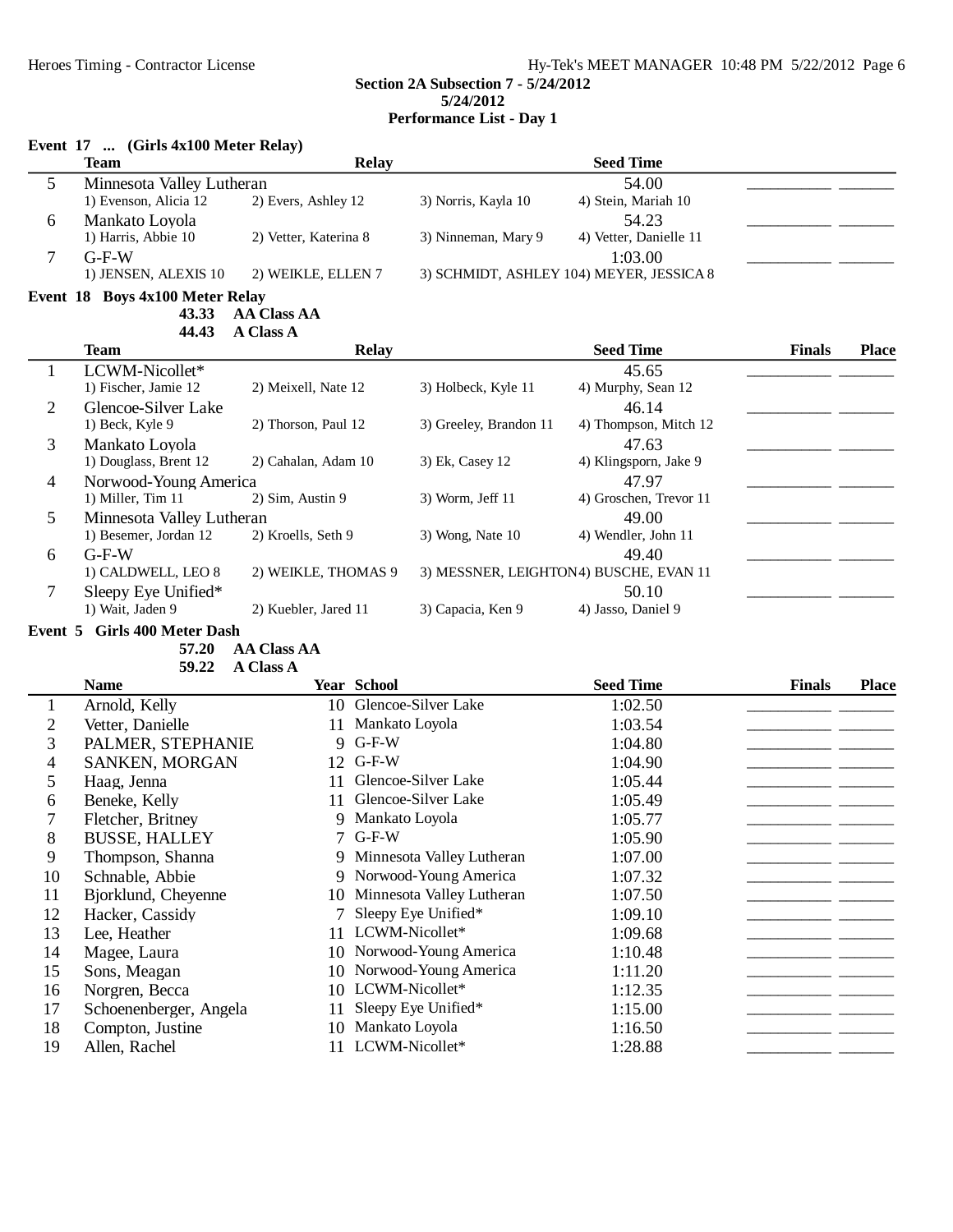## **Event 6 Boys 400 Meter Dash**

| 49.64 | <b>AA Class AA</b> |
|-------|--------------------|
| 50.41 | <b>A Class A</b>   |

|    | <b>Name</b>           |     | <b>Year School</b>           | <b>Seed Time</b> | <b>Finals</b> | <b>Place</b> |
|----|-----------------------|-----|------------------------------|------------------|---------------|--------------|
|    | Tessmer, Matt         |     | 11 Minnesota Valley Lutheran | 52.00            |               |              |
|    | Wiechman, Seth        | 9   | Minnesota Valley Lutheran    | 52.90            |               |              |
| 3  | Brocker, Corbin       |     | 12 LCWM-Nicollet*            | 54.45            |               |              |
| 4  | Levandowski, Chris    |     | 12 Mankato Loyola            | 54.70            |               |              |
|    | KIECKER, MITCH        | 11. | $G-F-W$                      | 57.00            |               |              |
| 6  | Kunkel, Patrick       | 9   | Glencoe-Silver Lake          | 58.00            |               |              |
|    | Vetter, Joe           |     | 9 Mankato Loyola             | 58.20            |               |              |
| 8  | Murray, Andrew        |     | 10 Mankato Loyola            | 58.20            |               |              |
| 9  | Perez, Cristian       | 11  | Norwood-Young America        | 58.36            |               |              |
| 10 | Zimmerman, Dimitri    | 11  | Minnesota Valley Lutheran    | 59.90            |               |              |
| 11 | Hoosline, Tim         | 11  | LCWM-Nicollet*               | 1:01.12          |               |              |
| 12 | Polzin, Kyle          |     | Glencoe-Silver Lake          | 1:02.00          |               |              |
| 13 | <b>DOLLY, SPENCER</b> |     | 12 G-F-W                     | 1:02.00          |               |              |
| 14 | Schneider, Dakota     |     | 10 Norwood-Young America     | 1:04.63          |               |              |
| 15 | STOLL, MICHAEL        |     | 9 G-F-W                      | 1:06.00          |               |              |
| 16 | Jasso, Daniel         |     | 9 Sleepy Eye Unified*        | 1:06.50          |               |              |
| 17 | Anderson, Ethan       |     | 9 LCWM-Nicollet*             | 1:11.50          |               |              |

## **Event 15 Girls 300 Meter Hurdles**

**45.91 • AA Class AA** 

| 46.55 | <b>A Class A</b> |
|-------|------------------|
|-------|------------------|

|    | <b>Name</b>          |    | Year School                  | <b>Seed Time</b> | <b>Finals</b> | <b>Place</b> |
|----|----------------------|----|------------------------------|------------------|---------------|--------------|
|    | Evers, Ashley        |    | 12 Minnesota Valley Lutheran | 47.70            |               |              |
| 2  | Denn, Breanna        |    | 12 LCWM-Nicollet*            | 47.72            |               |              |
| 3  | Salfer, Mariah       | 10 | Sleepy Eye Unified*          | 50.60            |               |              |
| 4  | Illg, Jennifer       | 10 | Glencoe-Silver Lake          | 52.53            |               |              |
| 5  | Phillips, Brooke     |    | 12 Mankato Loyola            | 52.54            |               |              |
| 6  | Portner, Sabrina     |    | 9 Sleepy Eye Unified*        | 53.10            |               |              |
|    | Busch, Jessica       | 12 | Sleepy Eye Unified*          | 53.10            |               |              |
| 8  | Vetch, Katie         |    | 11 LCWM-Nicollet*            | 53.14            |               |              |
| 9  | Balge, Martha        | 10 | Minnesota Valley Lutheran    | 53.30            |               |              |
| 10 | Mathews, Katie       | 12 | Glencoe-Silver Lake          | 55.13            |               |              |
| 11 | Kantack, Mikayla     |    | 9 Glencoe-Silver Lake        | 55.55            |               |              |
| 12 | Larson, Molly        |    | 12 Norwood-Young America     | 56.10            |               |              |
| 13 | Vetch, Maggie        |    | 9 LCWM-Nicollet*             | 58.95            |               |              |
| 14 | Compton, Alyssa      |    | 7 Mankato Loyola             | 1:02.08          |               |              |
| 15 | DUSTIN, MARY         |    | $8$ G-F-W                    | 1:03.10          |               |              |
| 16 | <b>BOSMA, AUTUMN</b> |    | $7$ G-F-W                    | 1:03.30          |               |              |

## **Event 16 Boys 300 Meter Hurdles**

**39.45 AA Class AA**

|    | 40.53<br><b>A Class A</b> |                        |                  |               |              |
|----|---------------------------|------------------------|------------------|---------------|--------------|
|    | <b>Name</b>               | <b>Year School</b>     | <b>Seed Time</b> | <b>Finals</b> | <b>Place</b> |
|    | Clouse, Dalton            | 10 Glencoe-Silver Lake | 43.24            |               |              |
|    | Hurrle, Ben               | 12 Mankato Loyola      | 43.43            |               |              |
|    | Ek, Casey                 | 12 Mankato Loyola      | 43.58            |               |              |
| 4  | <b>FAIRCHILD, FRANK</b>   | $11$ G-F-W             | 44.00            |               |              |
|    | Sprenger, Michael         | 12 Sleepy Eye Unified* | 44.40            |               |              |
| h. | Wilking, Derek            | 12 LCWM-Nicollet*      | 46.12            |               |              |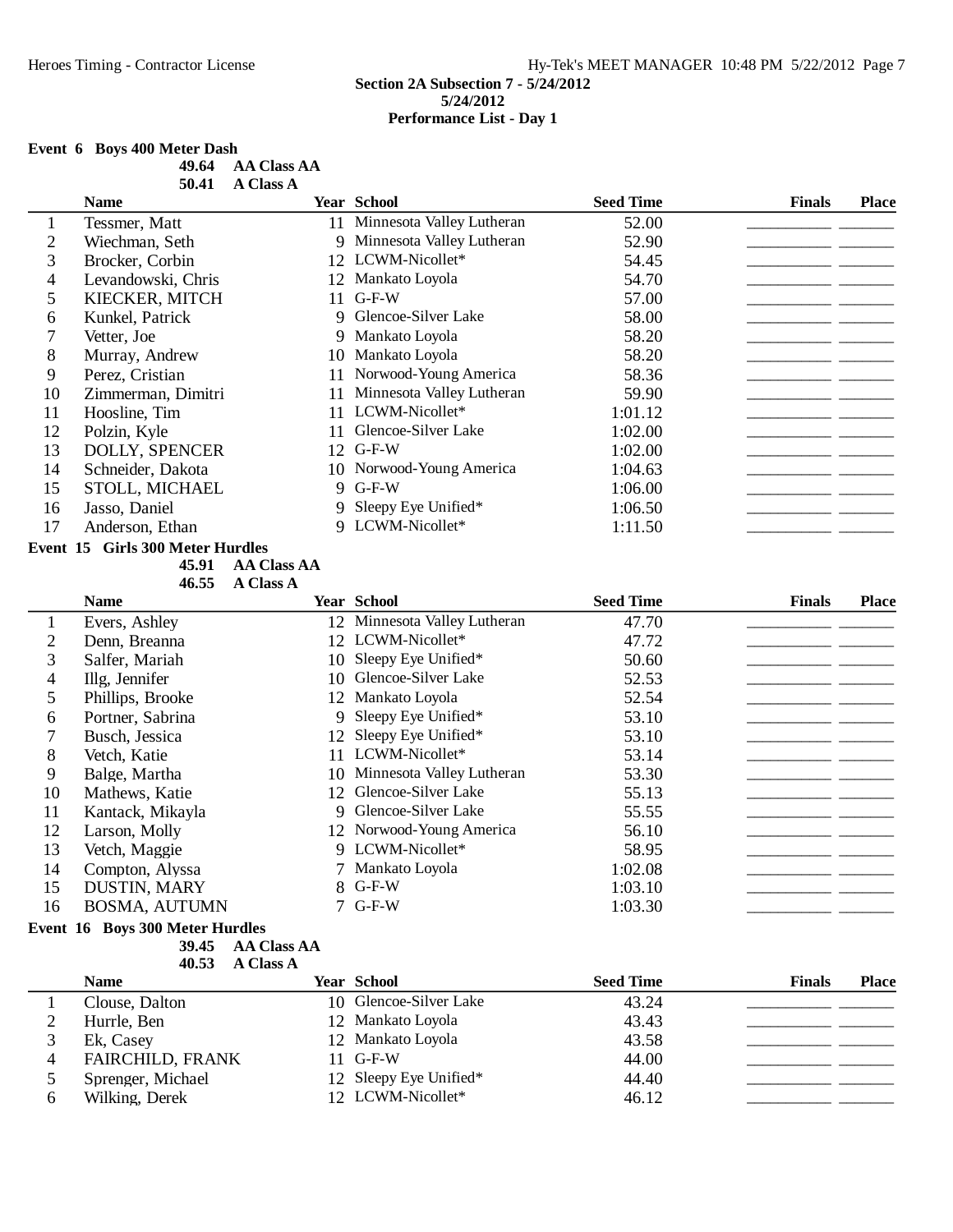#### **Event 16 ... (Boys 300 Meter Hurdles)**

|         | (200, 000, 000, 000)<br><b>Name</b>                          |    | <b>Year School</b>        | <b>Seed Time</b> |                               |
|---------|--------------------------------------------------------------|----|---------------------------|------------------|-------------------------------|
| 7       | Wendler, John                                                | 11 | Minnesota Valley Lutheran | 46.20            |                               |
| 8       | Thomez, Sean                                                 | 10 | Mankato Loyola            | 46.29            |                               |
| 9       | Dose, Sam                                                    | 11 | Minnesota Valley Lutheran | 46.50            |                               |
| 10      | Sheetz, Matt                                                 | 8  | LCWM-Nicollet*            | 46.55            |                               |
| 11      | Sprengeler, Ryan                                             | 11 | Glencoe-Silver Lake       | 47.65            |                               |
| 12      | <b>MESSNER, LEIGHTON</b>                                     |    | 9 G-F-W                   | 48.00            |                               |
| 13      | Corey, Davantay                                              |    | 11 LCWM-Nicollet*         | 48.06            |                               |
| 14      | RENNECKE, CONNOR                                             |    | 10 G-F-W                  | 52.00            |                               |
| Event 7 | <b>Girls 800 Meter Run</b>                                   |    |                           |                  |                               |
|         | <b>AA Class AA</b><br>2:17.17<br><b>A Class A</b><br>2:20.49 |    |                           |                  |                               |
|         | <b>Name</b>                                                  |    | <b>Year School</b>        | <b>Seed Time</b> | <b>Finals</b><br><b>Place</b> |
| 1       | Giefer, Julia                                                |    | 10 LCWM-Nicollet*         | 2:29.25          |                               |
| 2       | Venier, Kaylee                                               | 10 | Glencoe-Silver Lake       | 2:30.67          |                               |
| 3       | Sorensen, Kelsey                                             |    | 10 LCWM-Nicollet*         | 2:33.12          |                               |
| 4       | Schnable, Abbie                                              | 9  | Norwood-Young America     | 2:37.42          |                               |
| 5       | Holtmeier, Brianna                                           | 9  | Minnesota Valley Lutheran | 2:38.00          |                               |
| 6       | PASSMORE, GABRIELA                                           | 8  | $G-F-W$                   | 2:40.00          |                               |
|         | Schwartz, Natalie                                            | 12 | Sleepy Eye Unified*       | 2:41.00          |                               |
| 8       | Neid, Hayley                                                 | 10 | Sleepy Eye Unified*       | 2:41.00          |                               |
| 9       | Schoenherr, Laura                                            | 10 | Minnesota Valley Lutheran | 2:42.00          |                               |
| 10      | Venier, Taylor                                               | 9  | Glencoe-Silver Lake       | 2:45.90          |                               |
| 11      | PALMER, JENNIFER                                             |    | 7 G-F-W                   | 2:46.00          |                               |
| 12      | $D_{V2n}$ Chevenne                                           |    | 11 I CWM-Nicollet*        | 2.4716           |                               |

| 11 | PALMER, JENNIFER  | $7$ G-F-W                | 2:46.00 |  |
|----|-------------------|--------------------------|---------|--|
| 12 | Pyan, Cheyenne    | 11 LCWM-Nicollet*        | 2:47.16 |  |
| 13 | Mathiowetz, Ellen | 12 Sleepy Eye Unified*   | 2:48.00 |  |
| 14 | Piepho, Elizabeth | 10 Mankato Loyola        | 2:49.00 |  |
| 15 | Kubista, Laynie   | 7 Mankato Loyola         | 2:51.71 |  |
| 16 | Lind, Holly       | 9 Norwood-Young America  | 2:59.15 |  |
| 17 | Popelka, Emily    | 10 Glencoe-Silver Lake   | 3:00.50 |  |
| 18 | Reynolds, Emily   | 11 Mankato Loyola        | 3:14.97 |  |
| 19 | Joos, Crystal     | 12 Norwood-Young America | 3:15.00 |  |
|    |                   |                          |         |  |

## **Event 8 Boys 800 Meter Run**

**1:55.01 AA Class AA A Class A** 

**Name Year School Seed Time Finals Place** 1 Omtvedt, Bryce 11 Mankato Loyola 2:02.40 Schafer, Tanner 12 Glencoe-Silver Lake 2:03.18 \_\_\_\_\_\_\_\_\_\_\_\_\_\_\_\_\_\_\_\_ Bernau, Stephen 12 LCWM-Nicollet\* 2:05.65 \_\_\_\_\_\_\_\_\_\_\_\_\_\_\_\_\_\_\_\_ GATTON, SAM 11 G-F-W 2:06.00 \_\_\_\_\_\_\_\_\_\_\_\_\_\_\_\_\_\_\_\_ Gomez, Mario 11 Sleepy Eye Unified\* 2:07.00 \_\_\_\_\_\_\_\_\_\_\_\_\_\_\_\_\_\_\_\_ 6 Den Herder, Grant 12 Mankato Loyola 2:07.30<br>
7 DUMMER, TYLER 11 G-F-W 2:08.00 DUMMER, TYLER 11 G-F-W 2:08.00 \_\_\_\_\_\_\_\_\_\_\_\_\_\_\_\_\_\_\_\_ 8 Lagergren, Chris 12 Norwood-Young America<br>9 Elmer. Wyatt 10 Mankato Loyola Elmer, Wyatt 10 Mankato Loyola 2:09.00 \_\_\_\_\_\_\_\_\_\_\_\_\_\_\_\_\_\_\_\_ Parpala, Janne 12 LCWM-Nicollet\* 2:13.10 \_\_\_\_\_\_\_\_\_\_\_\_\_\_\_\_\_\_\_\_ 11 SASSENBERG, KYLE 11 G-F-W 2:16.00 12 Smith, Wyatt 12 Glencoe-Silver Lake 2:20.07 \_\_\_\_\_\_\_\_\_\_\_\_\_\_\_\_\_\_\_\_\_\_\_\_\_\_\_\_\_\_\_\_\_ Scharlemann, Zack 11 Minnesota Valley Lutheran 2:24.00 \_\_\_\_\_\_\_\_\_\_\_\_\_\_\_\_\_\_\_\_ 9 Glencoe-Silver Lake 2:27.00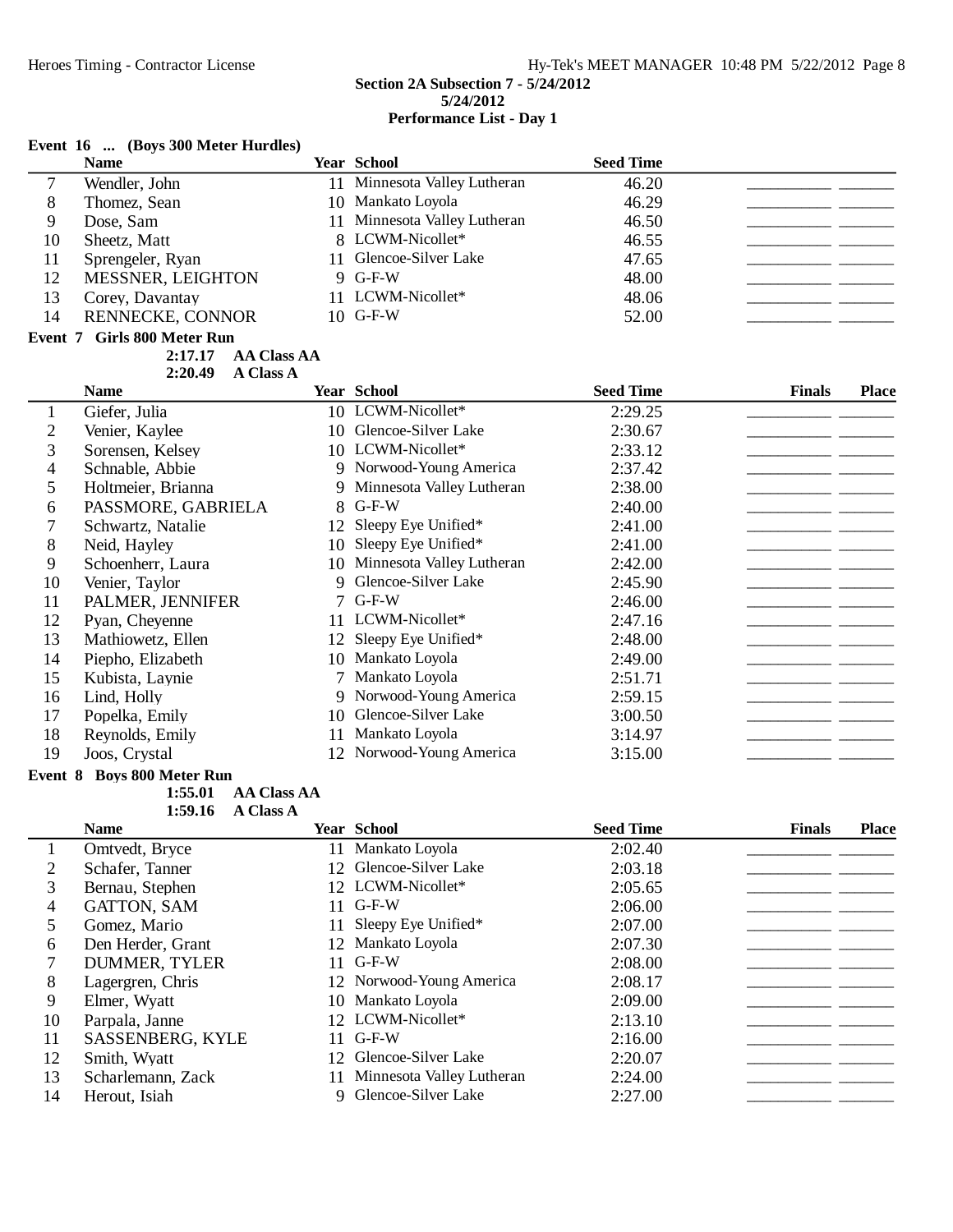|                                | Event 8  (Boys 800 Meter Run)<br><b>Name</b> |                        | <b>Year School</b>                                    | <b>Seed Time</b>                                            |               |              |
|--------------------------------|----------------------------------------------|------------------------|-------------------------------------------------------|-------------------------------------------------------------|---------------|--------------|
|                                |                                              |                        | 11 Sleepy Eye Unified*                                |                                                             |               |              |
| 15                             | Mages, Alex                                  |                        |                                                       | 2:29.00                                                     |               |              |
| 16                             | Plath, Ryan                                  | 11                     | Minnesota Valley Lutheran<br>12 Norwood-Young America | 2:30.00                                                     |               |              |
| 17                             | Le Bayon, Judikael                           |                        | 7 LCWM-Nicollet*                                      | 2:35.80                                                     |               |              |
| 18                             | Michels, Wallace                             |                        |                                                       | 2:38.24                                                     |               |              |
|                                | Event 11 Girls 3200 Meter Run                |                        |                                                       |                                                             |               |              |
|                                | 11:05.46                                     | <b>AA Class AA</b>     |                                                       |                                                             |               |              |
|                                | 11:21.38<br><b>Name</b>                      | <b>A Class A</b>       | <b>Year School</b>                                    | <b>Seed Time</b>                                            | <b>Finals</b> | <b>Place</b> |
|                                |                                              |                        | 9 LCWM-Nicollet*                                      | 12:24.46                                                    |               |              |
| $\mathbf{1}$<br>$\overline{2}$ | Esqueda, Ariel                               |                        | 10 Norwood-Young America                              | 12:52.00                                                    |               |              |
| 3                              | Larson, Parry<br>Schumacher, Kari            |                        | Sleepy Eye Unified*                                   |                                                             |               |              |
|                                |                                              | 11                     | 10 Minnesota Valley Lutheran                          | 13:08.00                                                    |               |              |
| 4                              | Otto, Talia                                  |                        |                                                       | 13:10.00                                                    |               |              |
| 5                              | DeMaris, Megan                               | 7                      | Sleepy Eye Unified*<br>12 G-F-W                       | 13:29.00                                                    |               |              |
| 6                              | VALDEZ, SAMANTHA                             |                        | 8 LCWM-Nicollet*                                      | 13:35.00                                                    |               |              |
| $\overline{7}$                 | Beckmann, Elizabeth                          |                        | 12 Glencoe-Silver Lake                                | 13:42.68                                                    |               |              |
| 8                              | Kruschke, Kaylee                             |                        |                                                       | 14:00.37                                                    |               |              |
| 9                              | Kelley, Brittany                             |                        | 7 LCWM-Nicollet*                                      | 14:12.09                                                    |               |              |
| 10                             | Kiecker, Angie                               | 7                      | Sleepy Eye Unified*                                   | 15:27.00                                                    |               |              |
| 11                             | Muske, Maria                                 | 9                      | Minnesota Valley Lutheran                             | 15:59.00                                                    |               |              |
| 12                             | Flitter, Brogan                              | 10                     | Minnesota Valley Lutheran                             | 16:35.00                                                    |               |              |
|                                | Event 12 Boys 3200 Meter Run                 |                        |                                                       |                                                             |               |              |
|                                | 9:22.29                                      | <b>AA Class AA</b>     |                                                       |                                                             |               |              |
|                                | 9:43.31<br><b>Name</b>                       | <b>A Class A</b>       | <b>Year School</b>                                    | <b>Seed Time</b>                                            | <b>Finals</b> | Place        |
|                                |                                              |                        | 12 Glencoe-Silver Lake                                |                                                             |               |              |
| $\mathbf{1}$                   | Burr, Jacob                                  |                        | Glencoe-Silver Lake                                   | 10:01.37                                                    |               |              |
| $\mathbf{2}$                   | Metcalf, Jalen                               | 11                     |                                                       | 10:31.75                                                    |               |              |
| 3                              | Schwartz, Ethan                              | 11                     | Mankato Loyola<br>10 Glencoe-Silver Lake              | 10:39.88                                                    |               |              |
| 4                              | Tichy, James                                 |                        | LCWM-Nicollet*                                        | 10:42.62                                                    |               |              |
| 5                              | Roth, John                                   | 8                      |                                                       | 10:51.18                                                    |               |              |
| 6                              | Wischnack, Alex                              | 9                      | Norwood-Young America                                 | 10:54.50                                                    |               |              |
| $\tau$                         | Steffl, Justin                               | 11                     | Minnesota Valley Lutheran                             | 10:55.00                                                    |               |              |
| 8                              | Kjeldahl, Wyatt                              |                        | 11 LCWM-Nicollet*                                     | 11:12.13                                                    |               |              |
| 9                              | Adams, Jack                                  |                        | 11 Mankato Loyola                                     | 11:22.57                                                    |               |              |
| 10                             | Guentzel, Aaron                              |                        | 9 Mankato Loyola                                      | 11:25.00                                                    |               |              |
| 11                             | Joyce, Steven                                |                        | 9 Sleepy Eye Unified*                                 | 11:53.00                                                    |               |              |
| 12                             | Roiger, Brandon                              |                        | 11 Sleepy Eye Unified*                                | 11:55.00                                                    |               |              |
| 13                             | Magers, Kalen                                |                        | 8 LCWM-Nicollet*                                      | 12:24.00                                                    |               |              |
| 14                             | AHLSTRAND, TIM                               | 11                     | $G-F-W$                                               | 12:40.00                                                    |               |              |
| 15                             | SCHUCKERT, THOMAS                            |                        | 9 G-F-W                                               | 13:29.00                                                    |               |              |
| 16                             | <b>GRISWOLD, ALEX</b>                        |                        | 9 G-F-W                                               | 13:49.00                                                    |               |              |
|                                | Event 21 Girls 4x400 Meter Relay             |                        |                                                       |                                                             |               |              |
|                                | 3:58.70                                      | <b>AA Class AA</b>     |                                                       |                                                             |               |              |
|                                | 4:05.57                                      | <b>A Class A</b>       |                                                       |                                                             |               |              |
|                                | <b>Team</b>                                  |                        | <b>Relay</b>                                          | <b>Seed Time</b>                                            | <b>Finals</b> | <b>Place</b> |
| 1                              | Minnesota Valley Lutheran                    |                        |                                                       | 3:28.00<br>AA                                               |               |              |
|                                | 1) Bjorklund, Cheyenne 10 2) Rauh, Maggie 10 |                        | 3) Schoenherr, Laura 10                               | 4) Holtmeier, Brianna 9                                     |               |              |
| $\overline{2}$                 | Mankato Loyola<br>1) Vetter, Katerina 8      | 2) Vetter, Danielle 11 |                                                       | 4:16.50<br>3) Ninneman, Elizabeth 7 4) Henriksen, Meghan 12 |               |              |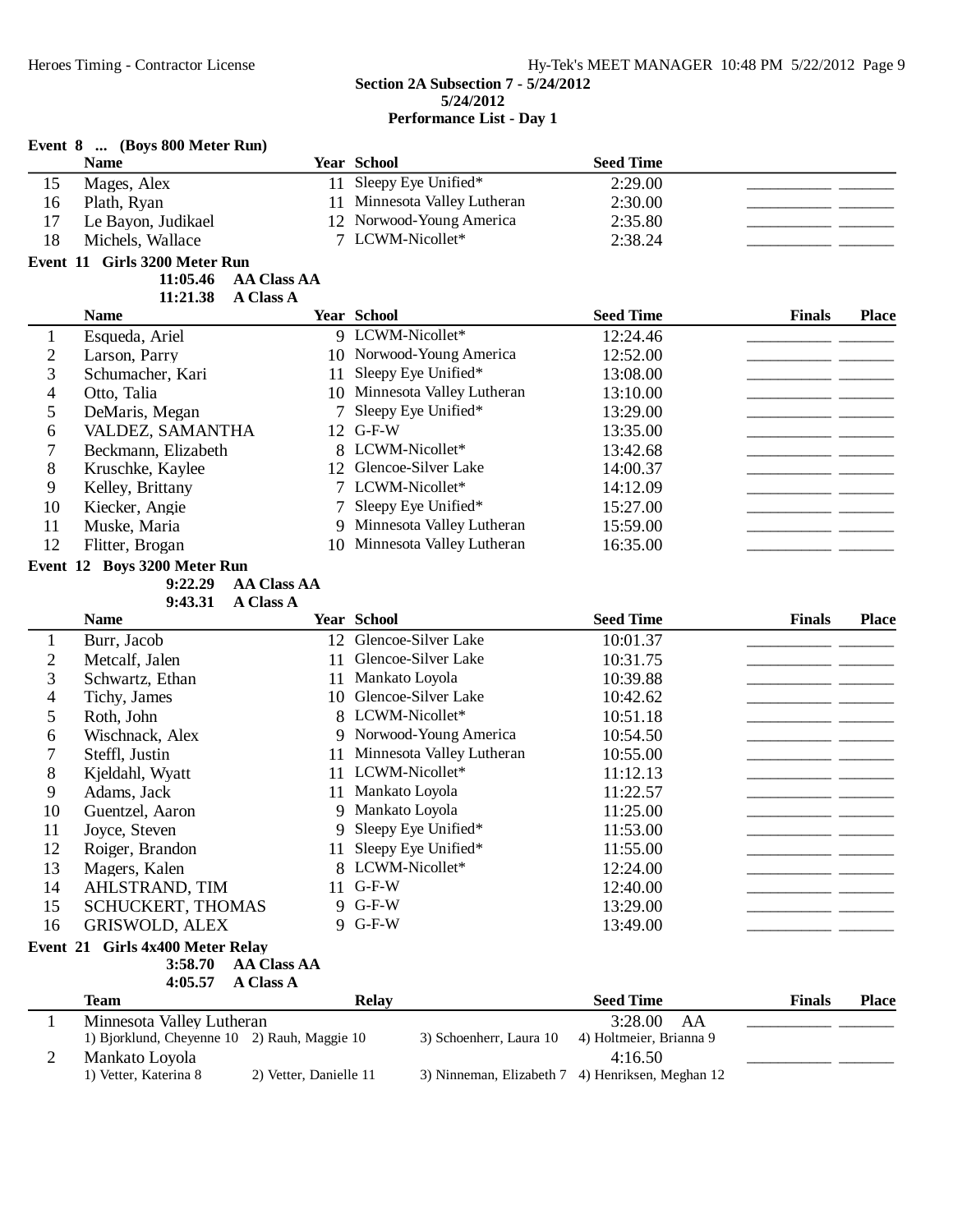**5/24/2012**

**Performance List - Day 1**

|  |  | Event 21  (Girls 4x400 Meter Relay) |  |  |
|--|--|-------------------------------------|--|--|
|--|--|-------------------------------------|--|--|

|                | <b>Team</b>                             | <b>Relay</b>            |                              | <b>Seed Time</b>                           |               |              |
|----------------|-----------------------------------------|-------------------------|------------------------------|--------------------------------------------|---------------|--------------|
| 3              | Glencoe-Silver Lake                     |                         |                              | 4:17.70                                    |               |              |
|                | 1) Arnold, Kelly 10                     | 2) Venier, Kaylee 10    | 3) Illg, Jennifer 10         | 4) Haag, Jenna 11                          |               |              |
| 4              | $G-F-W$                                 |                         |                              | 4:20.00                                    |               |              |
|                | 1) SANKEN, MORGAN 12 2) BUSSE, HALLEY 7 |                         |                              | 3) PASSMORE, GABRIELA) PALMER, STEPHANIE 9 |               |              |
| 5              | Sleepy Eye Unified*                     |                         |                              | 4:26.50                                    |               |              |
|                | 1) Busch, Jessica 12                    | 2) Salfer, Mariah 10    | 3) Schwartz, Natalie 12      | 4) Portner, Sabrina 9                      |               |              |
| 6              | LCWM-Nicollet*                          |                         |                              | 4:34.20                                    |               |              |
|                | 1) Giefer, Julia 10                     | 2) Sorensen, Kelsey 10  | 3) Wallace, Renae 7          | 4) Marsh, Andrea 12                        |               |              |
| 7              | Norwood-Young America                   |                         |                              | 4:43.00                                    |               |              |
|                | 1) Schnable, Abbie 9                    | 2) Larson, Molly 12     | 3) Sons, Meagan 10           | 4) Larson, Parry 10                        |               |              |
|                | Event 22 Boys 4x400 Meter Relay         |                         |                              |                                            |               |              |
|                | 3:23.70                                 | <b>AA Class AA</b>      |                              |                                            |               |              |
|                | 3:29.75                                 | A Class A               |                              |                                            |               |              |
|                | <b>Team</b>                             | <b>Relay</b>            |                              | <b>Seed Time</b>                           | <b>Finals</b> | <b>Place</b> |
| $\mathbf{1}$   | Glencoe-Silver Lake                     |                         |                              | 3:30.00                                    |               |              |
|                | 1) Jenkins, Dylan 12                    | 2) Thompson, Mitch 12   | 3) Sanchez, Mitchel 12       | 4) Ober, Greg 11                           |               |              |
| $\overline{2}$ | Mankato Loyola                          |                         |                              | 3:35.40                                    |               |              |
|                | 1) Levandowski, Chris 12                | 2) Wagner, Kevin 12     | 3) Walters, Bryan 12         | 4) Omtvedt, Bryce 11                       |               |              |
| 3              | $G-F-W$                                 |                         |                              | 3:43.00                                    |               |              |
|                | 1) GATTON, SAM 11                       | 2) RIDER, JESSE 10      | 3) WEIKLE, THOMAS 9          | 4) DUMMER, TYLER 11                        |               |              |
| 4              | LCWM-Nicollet*                          |                         |                              | 3:45.78                                    |               |              |
|                | 1) Brocker, Corbin 12                   | 2) Wilking, Derek 12    | 3) Sheetz, Matt 8            | 4) Bernau, Stephen 12                      |               |              |
| 5              | Minnesota Valley Lutheran               |                         |                              | 4:00.00                                    |               |              |
|                | 1) Zimmerman, Dimitri 11                | 2) Wong, Nate 10        | 3) Scharlemann, Zack 11      | 4) Dose, Sam 11                            |               |              |
| 6              | Norwood-Young America                   |                         |                              | 4:03.94                                    |               |              |
|                | 1) Borak, Joe 12                        | 2) Perez, Cristian 11   | 3) Schneider, Dakota 10      | 4) Lagergren, Chris 12                     |               |              |
| 7              | Sleepy Eye Unified*                     |                         |                              | <b>NT</b>                                  |               |              |
|                | 1) Gomez, Mario 11                      | 2) Sprenger, Michael 12 | 3) Mages, Alex 11            | 4) Roiger, Brandon 11                      |               |              |
|                | Event 25 Girls High Jump                |                         |                              |                                            |               |              |
|                | 5-04.00                                 | <b>AA Class AA</b>      |                              |                                            |               |              |
|                | 5-03.00                                 | <b>A Class A</b>        |                              |                                            |               |              |
|                | <b>Name</b>                             | Year School             |                              | <b>Seed Mark</b>                           | <b>Finals</b> | <b>Place</b> |
| $\mathbf{1}$   | Cook, Bailey                            |                         | 12 Norwood-Young America     | 5-02.00                                    |               |              |
| $\overline{c}$ | Evenson, Alicia                         | 12                      | Minnesota Valley Lutheran    | 5-01.00                                    |               |              |
| 3              | Buchanan, Maddison                      | 11 LCWM-Nicollet*       |                              | 4-10.00                                    |               |              |
| 4              | Kunkel, Kristina                        | 12 Glencoe-Silver Lake  |                              | 4-08.00                                    |               |              |
| 5              | Illg, Jennifer                          | 10 Glencoe-Silver Lake  |                              | 4-08.00                                    |               |              |
| 6              | Weisensel, Rylee                        |                         | 10 Minnesota Valley Lutheran | 4-08.00                                    |               |              |
| 7              | Vetch, Katie                            | 11 LCWM-Nicollet*       |                              | 4-08.00                                    |               |              |
| 8              | Kantack, Mikayla                        | 9                       | Glencoe-Silver Lake          | 4-08.00                                    |               |              |
| 9              | Schmitz, Becca                          | 9                       | Sleepy Eye Unified*          | 4-08.00                                    |               |              |
| 10             | Sullivan, Marissa                       |                         | 12 Norwood-Young America     | 4-06.00                                    |               |              |
| 11             | Balge, Martha                           | 10                      | Minnesota Valley Lutheran    | 4-06.00                                    |               |              |
| 12             | Hesser, Lauren                          | 9 LCWM-Nicollet*        |                              | 4-04.00                                    |               |              |
| 13             | <b>BUSSE, HALLEY</b>                    | $G-F-W$<br>7            |                              | 4-02.00                                    |               |              |
| 14             | Hacker, Cassidy                         |                         | Sleepy Eye Unified*          | 4-02.00                                    |               |              |
| 15             | Buhs, Marlee                            | Mankato Loyola          |                              | 4-00.00                                    |               |              |
| 16             | <b>BOSMA, AUTUMN</b>                    | 7 G-F-W                 |                              | 4-00.00                                    |               |              |
|                |                                         |                         |                              |                                            |               |              |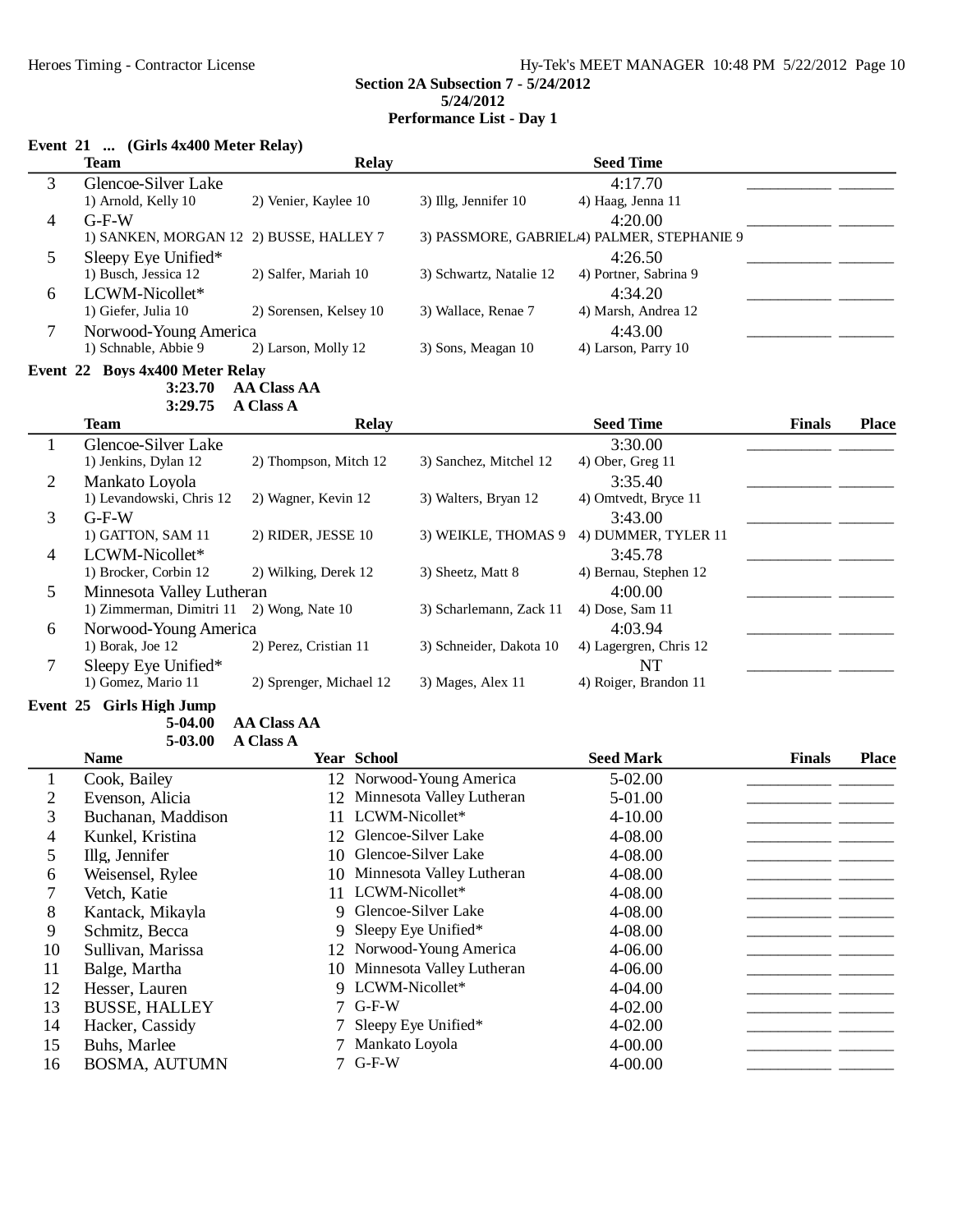## **Event 26 Boys High Jump**

**Event 29 Girls Long Jump**<br>17-06.00

|                | $6 - 05.00$<br>$6 - 03.00$ | <b>AA Class AA</b><br><b>A Class A</b> |                              |                  |               |              |
|----------------|----------------------------|----------------------------------------|------------------------------|------------------|---------------|--------------|
|                | <b>Name</b>                |                                        | <b>Year School</b>           | <b>Seed Mark</b> | <b>Finals</b> | <b>Place</b> |
|                | Wagner, Kevin              |                                        | 12 Mankato Loyola            | $6 - 02.00$      |               |              |
| 2              | GATTON, SAM                |                                        | $11$ G-F-W                   | 6-01.00          |               |              |
| 3              | Hesser, Lucas              |                                        | 11 LCWM-Nicollet*            | $6 - 00.00$      |               |              |
| 4              | Tisch, Bobby               |                                        | 12 Minnesota Valley Lutheran | $5 - 10.00$      |               |              |
| 5              | Yockey, Marcus             |                                        | 12 Mankato Loyola            | $5 - 10.00$      |               |              |
| 6              | Sanchez, Mitchel           |                                        | 12 Glencoe-Silver Lake       | $5 - 10.00$      |               |              |
| $\overline{7}$ | Ahlfs, Jason               |                                        | 12 Glencoe-Silver Lake       | 5-08.00          |               |              |
| 8              | KIECKER, MITCH             |                                        | $11$ G-F-W                   | 5-06.00          |               |              |
| 9              | Schultz, Dylan             |                                        | 8 Norwood-Young America      | 5-06.00          |               |              |

| 4              | Tisch, Bobby                    |                    | 12 Minnesota Valley Lutheran | 5-10.00          |               |              |
|----------------|---------------------------------|--------------------|------------------------------|------------------|---------------|--------------|
| 5              | Yockey, Marcus                  | 12                 | Mankato Loyola               | $5 - 10.00$      |               |              |
| 6              | Sanchez, Mitchel                | 12                 | Glencoe-Silver Lake          | $5 - 10.00$      |               |              |
| 7              | Ahlfs, Jason                    | 12                 | Glencoe-Silver Lake          | 5-08.00          |               |              |
| 8              | KIECKER, MITCH                  | 11                 | $G-F-W$                      | 5-06.00          |               |              |
| 9              | Schultz, Dylan                  | 8                  | Norwood-Young America        | 5-06.00          |               |              |
| 10             | Bruender, Josh                  | 11                 | Mankato Loyola               | 5-04.00          |               |              |
| 11             | Wiechman, Seth                  | 9                  | Minnesota Valley Lutheran    | 5-04.00          |               |              |
| 12             | Coates, Michael                 |                    | 10 LCWM-Nicollet*            | 5-02.00          |               |              |
| 13             | RIDER, JESSE                    |                    | 10 G-F-W                     | 5-01.00          |               |              |
| Event 27       | <b>Girls Pole Vault</b>         |                    |                              |                  |               |              |
|                | 10-10.00                        | <b>AA Class AA</b> |                              |                  |               |              |
|                | 10-02.00                        | <b>A Class A</b>   |                              |                  |               |              |
|                | <b>Name</b>                     |                    | <b>Year School</b>           | <b>Seed Mark</b> | <b>Finals</b> | <b>Place</b> |
| $\mathbf{1}$   | Denn, Breanna                   |                    | 12 LCWM-Nicollet*            | $9 - 00.00$      |               |              |
| $\overline{2}$ | Vetch, Katie                    | 11                 | LCWM-Nicollet*               | 8-09.00          |               |              |
| 3              | Phillips, Brooke                | 12                 | Mankato Loyola               | 8-06.00          |               |              |
| 4              | Helmbrecht, Cassandra           | 12                 | Glencoe-Silver Lake          | 7-06.00          |               |              |
| 5              | Evenson, Alicia                 |                    | 12 Minnesota Valley Lutheran | 7-06.00          |               |              |
| 6              | Vetch, Maggie                   |                    | 9 LCWM-Nicollet*             | 7-06.00          |               |              |
| 7              | Rudy, Sydney                    | 10                 | Glencoe-Silver Lake          | 6-06.00          |               |              |
| 8              | Wolff, Chantelle                | 10                 | Glencoe-Silver Lake          | $6 - 06.00$      |               |              |
|                | <b>Event 28 Boys Pole Vault</b> |                    |                              |                  |               |              |
|                | 13-11.00                        | <b>AA Class AA</b> |                              |                  |               |              |
|                | 13-06.00                        | <b>A Class A</b>   |                              |                  |               |              |
|                | <b>Name</b>                     |                    | <b>Year School</b>           | <b>Seed Mark</b> | <b>Finals</b> | <b>Place</b> |
| 1              | Wagner, Kevin                   | 12                 | Mankato Loyola               | 13-00.00         |               |              |
| $\overline{2}$ | Konen, Tanner                   | 11                 | Glencoe-Silver Lake          | 12-06.00         |               |              |
| 3              | Thomez, Sean                    | 10                 | Mankato Loyola               | 11-00.00         |               |              |
| 4              | Weiers, Luke                    | 11                 | Glencoe-Silver Lake          | 10-00.00         |               |              |
| 5              | Hruby, Justin                   |                    | 12 LCWM-Nicollet*            | 10-00.00         |               |              |

6 Wilking, Derek 12 LCWM-Nicollet\* 10-00.00 \_\_\_\_\_\_\_\_\_\_\_\_ 7 Jenkins, Nick 11 Glencoe-Silver Lake 10-00.00 \_\_\_\_\_\_\_\_\_\_\_\_\_\_\_\_\_\_\_\_ 8 Ek, Casey 12 Mankato Loyola 8-06.00 \_\_\_\_\_\_\_\_\_\_\_\_\_\_\_\_\_\_\_\_

2 Becker, Claire 12 Glencoe-Silver Lake 16-02.00 \_\_\_\_\_\_\_\_\_\_\_\_\_\_\_\_\_\_\_\_\_\_\_\_\_\_\_\_\_\_\_\_<br>3 Arnold, Kelly 10 Glencoe-Silver Lake 15-06.00 \_\_\_\_\_\_\_\_\_\_\_\_\_\_\_\_\_\_\_\_\_\_\_\_\_\_\_\_\_\_\_\_ 3 Arnold, Kelly 10 Glencoe-Silver Lake 15-06.00 \_\_\_\_\_\_\_\_\_\_\_\_\_\_\_\_\_\_\_\_\_\_\_\_\_\_\_\_\_\_\_\_<br>4 Miller, Nicole 10 Norwood-Young America 15-04.50 Miller, Nicole 10 Norwood-Young America 15-04.50 \_\_\_\_\_\_\_\_\_\_\_\_\_\_\_\_\_\_\_\_\_\_\_\_\_\_\_\_\_\_\_

**Name Year School Seed Mark Finals Place**

9 Wong, Nate 10 Minnesota Valley Lutheran 7-06.00<br>
10 Michels Wallace 7 LCWM-Nicollet<sup>\*</sup> 6-06.00 10 Michels, Wallace 7 LCWM-Nicollet\* 6-06.00

1 Denn, Breanna 12 LCWM-Nicollet\* 16-09.00

AA Class AA

**A Class A17-00.00**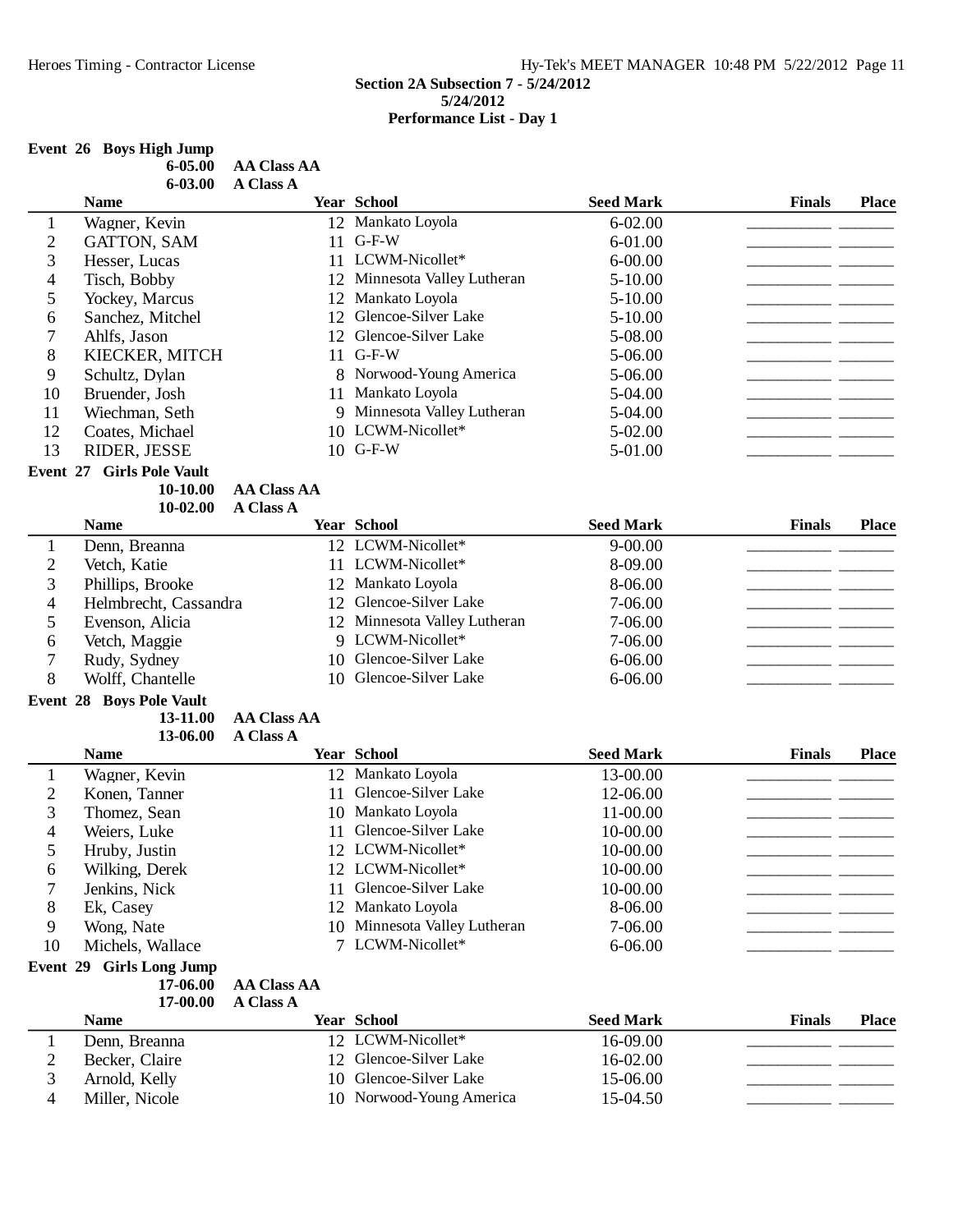# **Event 29 ... (Girls Long Jump)**

|    | <b>Name</b>             |    | <b>Year School</b>           | <b>Seed Mark</b> |  |
|----|-------------------------|----|------------------------------|------------------|--|
| 5  | Erpenbach, Alexis       |    | 11 Norwood-Young America     | 15-00.00         |  |
| 6  | Norris, Kayla           |    | 10 Minnesota Valley Lutheran | 14-10.00         |  |
|    | Carr, Nikki             |    | 10 Sleepy Eye Unified*       | 14-09.50         |  |
| 8  | Wolf, Kira              |    | 8 LCWM-Nicollet*             | 14-08.00         |  |
| 9  | Rauh, Maggie            |    | 10 Minnesota Valley Lutheran | 14-06.00         |  |
| 10 | Salfer, Mariah          |    | 10 Sleepy Eye Unified*       | 14-05.00         |  |
| 11 | Vetter, Danielle        | 11 | Mankato Loyola               | 14-02.00         |  |
| 12 | Portner, Sabrina        |    | 9 Sleepy Eye Unified*        | 14-01.00         |  |
| 13 | SANKEN, MORGAN          |    | 12 G-F-W                     | 13-04.00         |  |
| 14 | Sons, Anna              |    | 8 Norwood-Young America      | 13-03.00         |  |
| 15 | Wolff, Chantelle        | 10 | Glencoe-Silver Lake          | 13-00.00         |  |
| 16 | JENSEN, ALEXIS          |    | 10 G-F-W                     | 12-06.00         |  |
| 17 | Wallace, Renae          |    | 7 LCWM-Nicollet*             | 11-08.00         |  |
| 18 | RETTMANN, CASSIDY       |    | $9$ G-F-W                    | 11-07.00         |  |
|    | Event 30 Boys Long Jump |    |                              |                  |  |

**AA Class AA21-08.00**

|    | 20-09.00         | <b>A Class A</b> |                              |                  |    |               |              |
|----|------------------|------------------|------------------------------|------------------|----|---------------|--------------|
|    | <b>Name</b>      |                  | <b>Year School</b>           | <b>Seed Mark</b> |    | <b>Finals</b> | <b>Place</b> |
|    | Wagner, Kevin    |                  | 12 Mankato Loyola            | 22-01.25         | AA |               |              |
| 2  | Guffey, Evan     | 11               | LCWM-Nicollet*               | 20-04.00         |    |               |              |
| 3  | WOODS, LUCAS     | 11               | $G-F-W$                      | 19-08.75         |    |               |              |
| 4  | Douglass, Brent  | 12               | Mankato Loyola               | 19-05.00         |    |               |              |
| 5  | Bruender, Josh   | 11               | Mankato Loyola               | 18-06.00         |    |               |              |
| 6  | Sheetz, Matt     | 8.               | LCWM-Nicollet*               | 18-05.00         |    |               |              |
| 7  | Ahlfs, Jason     | 12               | Glencoe-Silver Lake          | 18-04.75         |    |               |              |
| 8  | METZGER, FRANZ   | 11               | $G-F-W$                      | 18-04.00         |    |               |              |
| 9  | Worm, Jeff       |                  | Norwood-Young America        | 17-09.00         |    |               |              |
| 10 | Lilleodden, Jake | 12               | Sleepy Eye Unified*          | 17-08.50         |    |               |              |
| 11 | KIECKER, MITCH   | 11               | $G-F-W$                      | 17-06.00         |    |               |              |
| 12 | Borak, Joe       | 12               | Norwood-Young America        | 17-03.75         |    |               |              |
| 13 | Kober, Dillon    | 11               | Sleepy Eye Unified*          | 17-02.00         |    |               |              |
| 14 | Groschen, Trevor | 11               | Norwood-Young America        | 16-11.50         |    |               |              |
| 15 | Plocher, Tim     | 9                | Minnesota Valley Lutheran    | 15-08.00         |    |               |              |
| 16 | Besemer, Jordan  |                  | 12 Minnesota Valley Lutheran | 14-06.00         |    |               |              |
| 17 | Anderson, Ethan  |                  | 9 LCWM-Nicollet*             | 13-10.00         |    |               |              |

## **Event 31 Girls Triple Jump**

**AA Class AA**<br>**35-06.00 A Class A** 

| 35-06.00 | <b>A Class A</b> |
|----------|------------------|
|          |                  |

|    | <b>Name</b>      | <b>Year School</b>       | <b>Seed Mark</b> | <b>Finals</b> | <b>Place</b> |
|----|------------------|--------------------------|------------------|---------------|--------------|
|    | Larson, Parry    | 10 Norwood-Young America | 34-03.50         |               |              |
|    | Schmitz, Jessica | 11 Sleepy Eye Unified*   | $32 - 10.00$     |               |              |
|    | Marti, Jamie     | 10 Sleepy Eye Unified*   | 32-06.00         |               |              |
| 4  | Kunkel, Kristina | 12 Glencoe-Silver Lake   | 32-02.50         |               |              |
|    | Schnable, Abbie  | 9 Norwood-Young America  | $31 - 06.00$     |               |              |
| 6  | Clouse, Shelby   | 8 Glencoe-Silver Lake    | $31 - 02.50$     |               |              |
|    | Holicky, Taylor  | 10 Mankato Loyola        | $31 - 02.25$     |               |              |
| 8  | Neid, Hayley     | 10 Sleepy Eye Unified*   | $30 - 00.50$     |               |              |
| 9  | Curson, Alli     | 9 Norwood-Young America  | 29-10.50         |               |              |
| 10 | Esqueda, Ariel   | 9 LCWM-Nicollet*         | 29-09.00         |               |              |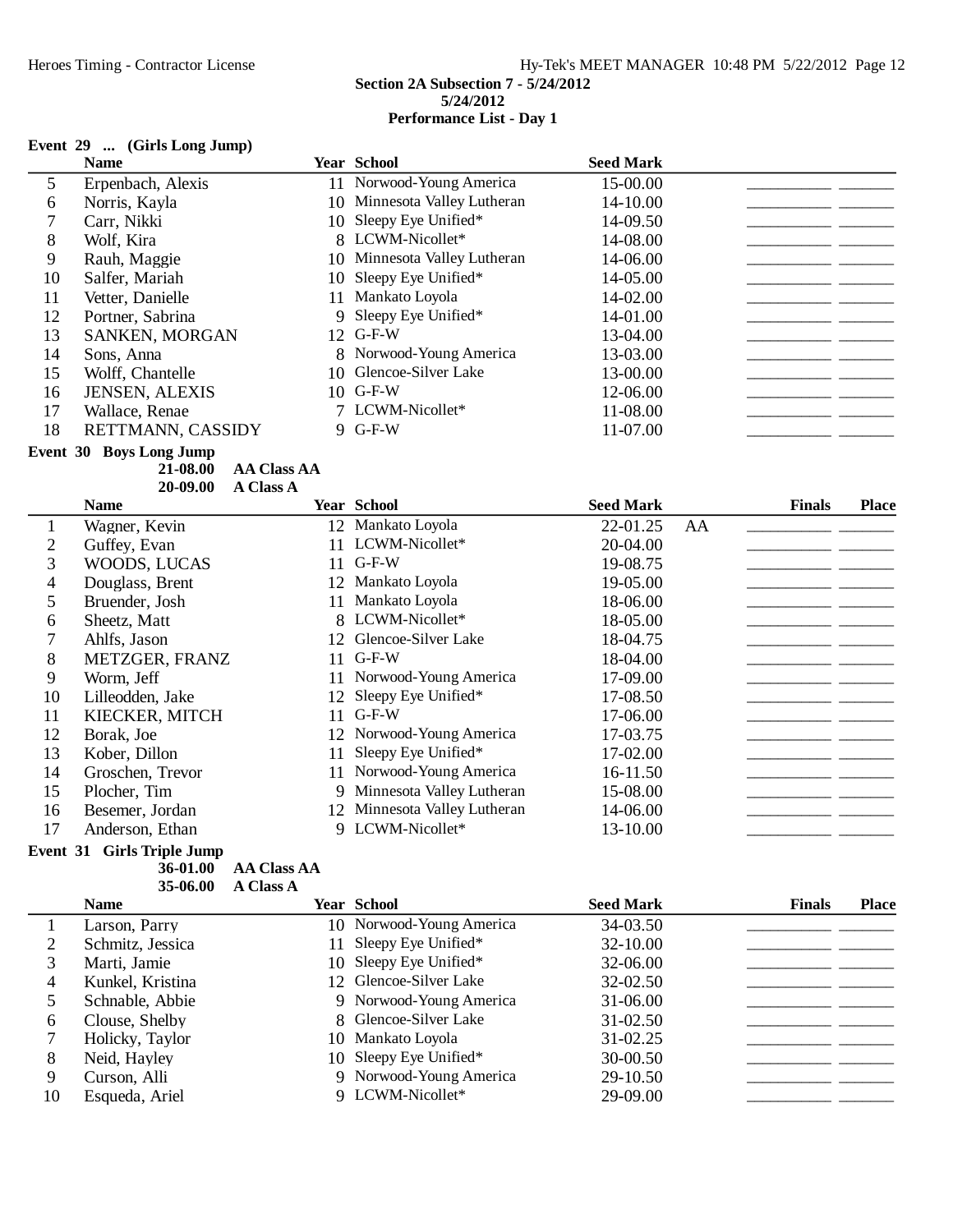|                | Event 31  (Girls Triple Jump)     |                    |                             |                  |                               |
|----------------|-----------------------------------|--------------------|-----------------------------|------------------|-------------------------------|
|                | <b>Name</b>                       |                    | <b>Year School</b>          | <b>Seed Mark</b> |                               |
| 11             | Holtmeier, Brianna                |                    | 9 Minnesota Valley Lutheran | 28-04.00         |                               |
| 12             | Welsch, Jordan                    |                    | 9 LCWM-Nicollet*            | 27-05.00         |                               |
| 13             | Hesser, Lauren                    |                    | 9 LCWM-Nicollet*            | 26-10.00         |                               |
| 14             | <b>JENSEN, ALEXIS</b>             | 10 <sup>1</sup>    | $G-F-W$                     | 26-00.00         |                               |
| 15             | Muske, Maria                      | 9                  | Minnesota Valley Lutheran   | 24-00.00         |                               |
| 16             | RETTMANN, CASSIDY                 | 9                  | $G-F-W$                     | 23-00.00         |                               |
| 17             | <b>SCHMIDT, ASHLEY</b>            | 10                 | $G-F-W$                     | 22-00.00         |                               |
|                | <b>Event 32 Boys Triple Jump</b>  |                    |                             |                  |                               |
|                | 44-10.00                          | <b>AA Class AA</b> |                             |                  |                               |
|                | 43-01.00                          | <b>A Class A</b>   |                             |                  |                               |
|                | <b>Name</b>                       |                    | <b>Year School</b>          | <b>Seed Mark</b> | <b>Finals</b><br><b>Place</b> |
| 1              | Imlay, Jarret                     |                    | 12 LCWM-Nicollet*           | 41-11.00         |                               |
| $\overline{2}$ | Draeger, Trenton                  | 11                 | Glencoe-Silver Lake         | 41-08.00         |                               |
| 3              | Guffey, Evan                      | 11                 | LCWM-Nicollet*              | 41-06.00         |                               |
| $\overline{4}$ | Yockey, Marcus                    | 12                 | Mankato Loyola              | 38-10.00         |                               |
| 5              | Hurrle, Ben                       | 12                 | Mankato Loyola              | 38-05.00         |                               |
| 6              | Kober, Dillon                     | 11                 | Sleepy Eye Unified*         | 37-02.00         |                               |
| 7              | Borak, Joe                        | 12                 | Norwood-Young America       | 36-09.50         |                               |
| 8              | WOODS, LUCAS                      | 11                 | $G-F-W$                     | 36-09.00         |                               |
| 9              | Ahlfs, Jason                      | 12                 | Glencoe-Silver Lake         | 36-07.00         |                               |
| 10             | Bruender, Josh                    | 11                 | Mankato Loyola              | 36-06.50         |                               |
| 11             | KIECKER, MITCH                    | 11                 | $G-F-W$                     | 36-06.00         |                               |
| 12             | <b>DUMMER, TYLER</b>              | 11                 | $G-F-W$                     | 36-05.00         |                               |
| 13             | Groschen, Trevor                  | 11                 | Norwood-Young America       | 35-04.00         |                               |
| 14             | Dose, Sam                         | 11                 | Minnesota Valley Lutheran   | 35-00.00         |                               |
| 15             | Plocher, Tim                      | 9                  | Minnesota Valley Lutheran   | 35-00.00         |                               |
| 16             | Lilleodden, Jake                  | 12                 | Sleepy Eye Unified*         | 33-04.00         |                               |
| 17             | Murphy, Travis                    | 9                  | LCWM-Nicollet*              | 32-07.00         |                               |
| 18             | Polzin, Kyle                      | 11                 | Glencoe-Silver Lake         | 28-00.00         |                               |
|                | $22.011 \text{ m}$<br><b>CENT</b> |                    |                             |                  |                               |

#### **Event 33 Girls Discus Throw**

**126-08 AA Class AA** 

123-01 **A Class A** 

|    | <b>Name</b>           |     | <b>Year School</b>           | <b>Seed Mark</b> |    | <b>Finals</b> | <b>Place</b> |
|----|-----------------------|-----|------------------------------|------------------|----|---------------|--------------|
|    | Schroeder, Karina     |     | 12 LCWM-Nicollet*            | 133-11           | AA |               |              |
| 2  | PLATZ, LEXI           |     | 12 G-F-W                     | 125-02           | A  |               |              |
| 3  | Ober, Clarissa        |     | Glencoe-Silver Lake          | 105-05           |    |               |              |
| 4  | Jo Brinkmann, Sami    |     | 10 Norwood-Young America     | 105-03           |    |               |              |
|    | Hoffman, Annaliese    |     | 12 Minnesota Valley Lutheran | 100-00           |    |               |              |
| 6  | Holicky, Taylor       | 10  | Mankato Loyola               | $97 - 00$        |    |               |              |
|    | <b>BECKER, KATIE</b>  | 11  | $G-F-W$                      | 84-00            |    |               |              |
| 8  | Zwaschka, Isabel      |     | 7 Mankato Loyola             | 82-05            |    |               |              |
| 9  | Thiessen, Alayna      |     | 8 LCWM-Nicollet*             | 78-10            |    |               |              |
| 10 | <b>JENSEN, ALEXIS</b> |     | $10$ G-F-W                   | 76-00            |    |               |              |
| 11 | Schoer, Amanda        | 10- | Minnesota Valley Lutheran    | $75-00$          |    |               |              |
| 12 | Mellgren, Devan       | 11  | Norwood-Young America        | $71-02$          |    |               |              |
| 13 | Prafke, Keisha        | 9.  | Glencoe-Silver Lake          | 70-06            |    |               |              |
| 14 | Hohbein, Hannah       |     | 10 Norwood-Young America     | 67-01            |    |               |              |
| 15 | Schroeder, Megan      |     | 9 LCWM-Nicollet*             | $62 - 00$        |    |               |              |
| 16 | Wendlandt, Sarah      |     | 9 Mankato Loyola             | 59-07            |    |               |              |
|    |                       |     |                              |                  |    |               |              |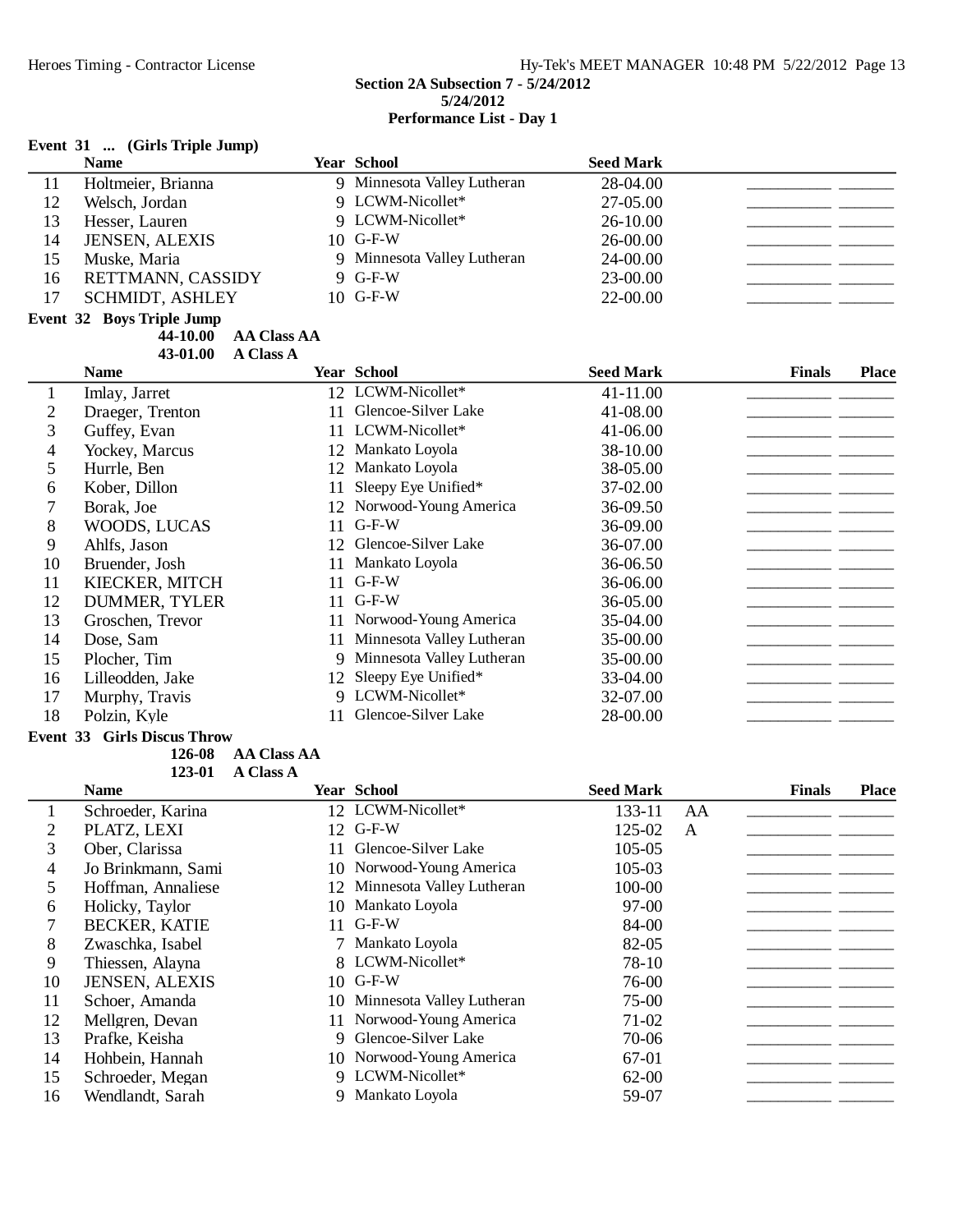|                          | Event 33  (Girls Discus Throw)<br><b>Name</b> |    | Year School                  | <b>Seed Mark</b> |    |               |              |
|--------------------------|-----------------------------------------------|----|------------------------------|------------------|----|---------------|--------------|
| 17                       | Rolf, Shelby                                  |    | 11 Glencoe-Silver Lake       | 57-00            |    |               |              |
|                          | <b>Event 34 Boys Discus Throw</b>             |    |                              |                  |    |               |              |
|                          | <b>AA Class AA</b><br>156-04                  |    |                              |                  |    |               |              |
|                          | 149-04<br><b>A Class A</b>                    |    |                              |                  |    |               |              |
|                          | <b>Name</b>                                   |    | <b>Year School</b>           | <b>Seed Mark</b> |    | <b>Finals</b> | <b>Place</b> |
| $\mathbf{1}$             | Mizuhata, Tony                                |    | 12 Glencoe-Silver Lake       | 143-01.75        |    |               |              |
| $\overline{c}$           | Zalesky, Nic                                  |    | 12 LCWM-Nicollet*            | 139-08           |    |               |              |
| 3                        | Brinkman, Nolan                               | 12 | Glencoe-Silver Lake          | 137-10           |    |               |              |
| 4                        | Neubarth, Adam                                |    | 12 Norwood-Young America     | 135-00.50        |    |               |              |
| 5                        | Muehring, Paul                                |    | 12 Norwood-Young America     | 130-07           |    |               |              |
| 6                        | JENSEN, SHAWN                                 | 11 | $G-F-W$                      | 130-05           |    |               |              |
| 7                        | Holbeck, Kyle                                 |    | 11 LCWM-Nicollet*            | 129-08           |    |               |              |
| 8                        | Tellers, Tyson                                |    | 12 Norwood-Young America     | 123-07           |    |               |              |
| 9                        | Ouren, Eric                                   |    | 11 Mankato Loyola            | 123-03           |    |               |              |
| 10                       | <b>SCHWECKE, MICAH</b>                        |    | 10 G-F-W                     | 123-00           |    |               |              |
| 11                       | TIMM, DAN                                     |    | 9 G-F-W                      | 121-00           |    |               |              |
| 12                       | Donnay, Tyler                                 | 10 | Glencoe-Silver Lake          | 118-10           |    |               |              |
| 13                       | Hesser, Lucas                                 |    | 11 LCWM-Nicollet*            | 117-10           |    | - -           |              |
| 14                       | Grunke, Mark                                  |    | 11 Minnesota Valley Lutheran | 117-00           |    |               |              |
| 15                       | Phillips, Jordan                              |    | 10 Mankato Loyola            | 116-07           |    |               |              |
| 16                       | Kroells, Seth                                 |    | 9 Minnesota Valley Lutheran  | 105-00           |    |               |              |
| 17                       | Lena, Charlie                                 |    | 9 Mankato Loyola             | $95 - 00$        |    |               |              |
| 18                       | Verley, Kade                                  |    | 10 Minnesota Valley Lutheran | 92-00            |    |               |              |
| 19                       | Wells, Donovan                                | 10 | Sleepy Eye Unified*          | 91-11            |    |               |              |
| 20                       | Jasso, David                                  | 8  | Sleepy Eye Unified*          | $90 - 02$        |    |               |              |
| 21                       | Berkner, Cody                                 | 11 | Sleepy Eye Unified*          | $76-10$          |    |               |              |
|                          | Event 35 Girls Shot Put                       |    |                              |                  |    |               |              |
|                          | <b>AA Class AA</b><br>39-03.00                |    |                              |                  |    |               |              |
|                          | 38-09.00<br><b>A Class A</b>                  |    |                              |                  |    |               |              |
|                          | <b>Name</b>                                   |    | <b>Year School</b>           | <b>Seed Mark</b> |    | <b>Finals</b> | <b>Place</b> |
| 1                        | Schroeder, Karina                             |    | 12 LCWM-Nicollet*            | 42-00.50         | AA |               |              |
| $\overline{c}$           | PLATZ, LEXI                                   |    | 12 G-F-W                     | 37-08.00         |    |               |              |
| 3                        | Jo Brinkmann, Sami                            |    | 10 Norwood-Young America     | 36-08.00         |    |               |              |
| $\overline{\mathcal{A}}$ | Holicky, Taylor                               |    | 10 Mankato Loyola            | 32-10.00         |    |               |              |
| 5                        | Hoffman, Annaliese                            |    | 12 Minnesota Valley Lutheran | 31-06.00         |    |               |              |
| 6                        | Ober, Clarissa                                | 11 | Glencoe-Silver Lake          | 29-05.00         |    |               |              |
| 7                        | Schroeder, Megan                              |    | 9 LCWM-Nicollet*             | 28-10.00         |    |               |              |
| 8                        | Weisensel, Rylee                              |    | 10 Minnesota Valley Lutheran | 27-08.00         |    |               |              |
| 9                        | Thiessen, Alayna                              |    | 8 LCWM-Nicollet*             | 27-01.00         |    |               |              |
| 10                       | Norman, Megan                                 |    | 12 Norwood-Young America     | 26-08.50         |    |               |              |
| 11                       | Zwaschka, Isabel                              |    | 7 Mankato Loyola             | 26-06.00         |    |               |              |
| 12                       | <b>SCHMIDT, ASHLEY</b>                        | 10 | $G-F-W$                      | 26-04.00         |    |               |              |
| 13                       | <b>BECKER, KATIE</b>                          | 11 | $G-F-W$                      | 25-00.00         |    |               |              |
| 14                       | Wendlandt, Sarah                              |    | 9 Mankato Loyola             | 24-05.00         |    |               |              |
| 15                       | Mellgren, Devan                               | 11 | Norwood-Young America        | 23-05.00         |    |               |              |
| 16                       | Rolf, Shelby                                  | 11 | Glencoe-Silver Lake          | 23-05.00         |    |               |              |
| 17                       | Meyer, Triah                                  |    | 12 Minnesota Valley Lutheran | 22-00.00         |    |               |              |
| 18                       | Prafke, Keisha                                |    | 9 Glencoe-Silver Lake        | 21-05.00         |    |               |              |